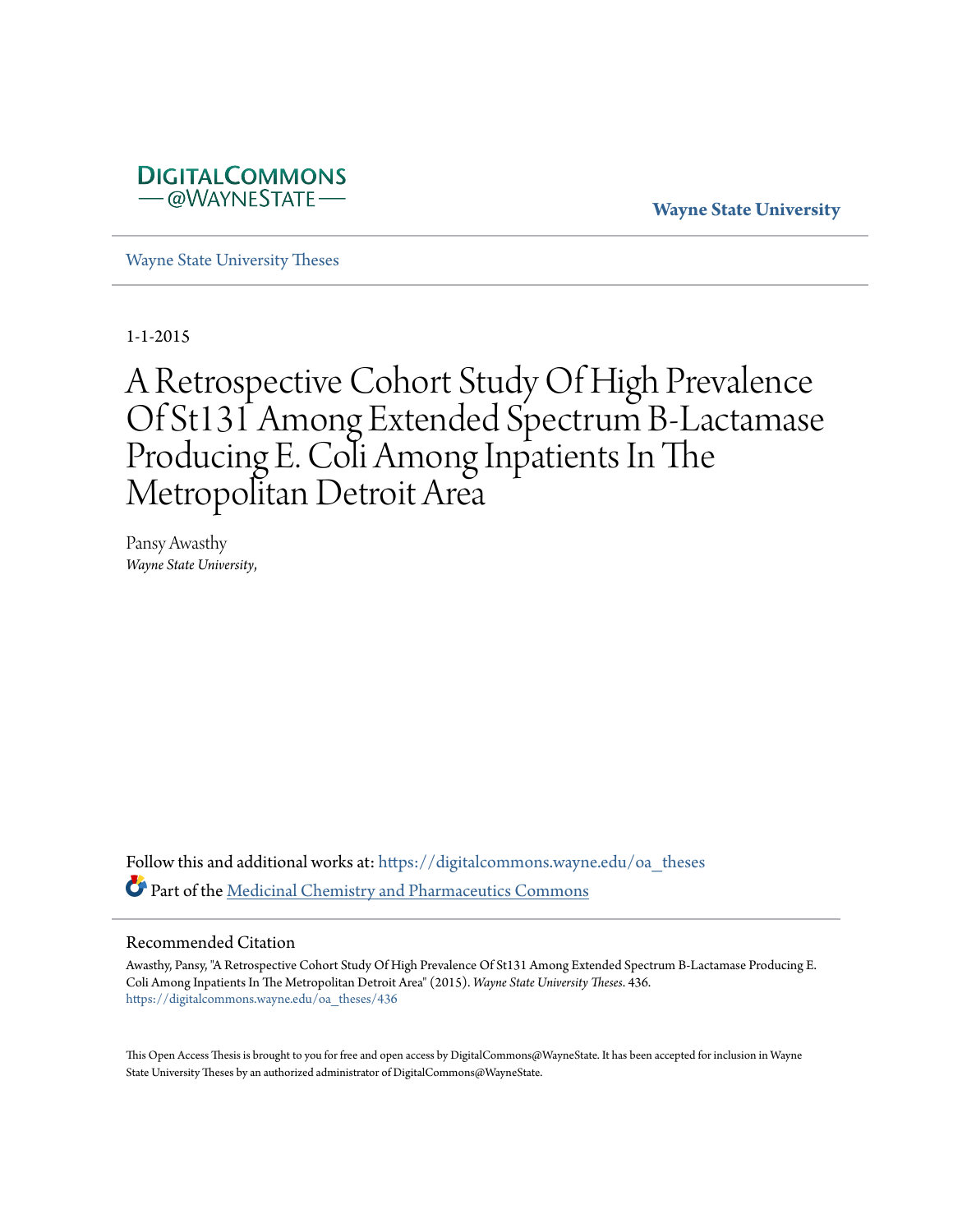## A RETROSPECTIVE COHORT STUDY OF HIGH PREVALENCE OF ST131 AMONG **EXTENDED SPECTRUM β-LACTAMASE PRODUCING** *E. COLI* **AMONG INPATIENTS IN THE METROPOLITAN DETROIT AREA**

by

# **PANSY AWASTHY**

## **THESIS**

Submitted to the Graduate School

of Wayne State University,

Detroit, Michigan

in partial fulfillment of the requirements

for the degree of

## **MASTER OF SCIENCE**

2015

MAJOR: PHARMACEUTICAL SCIENCES

Approved By:

Advisor Date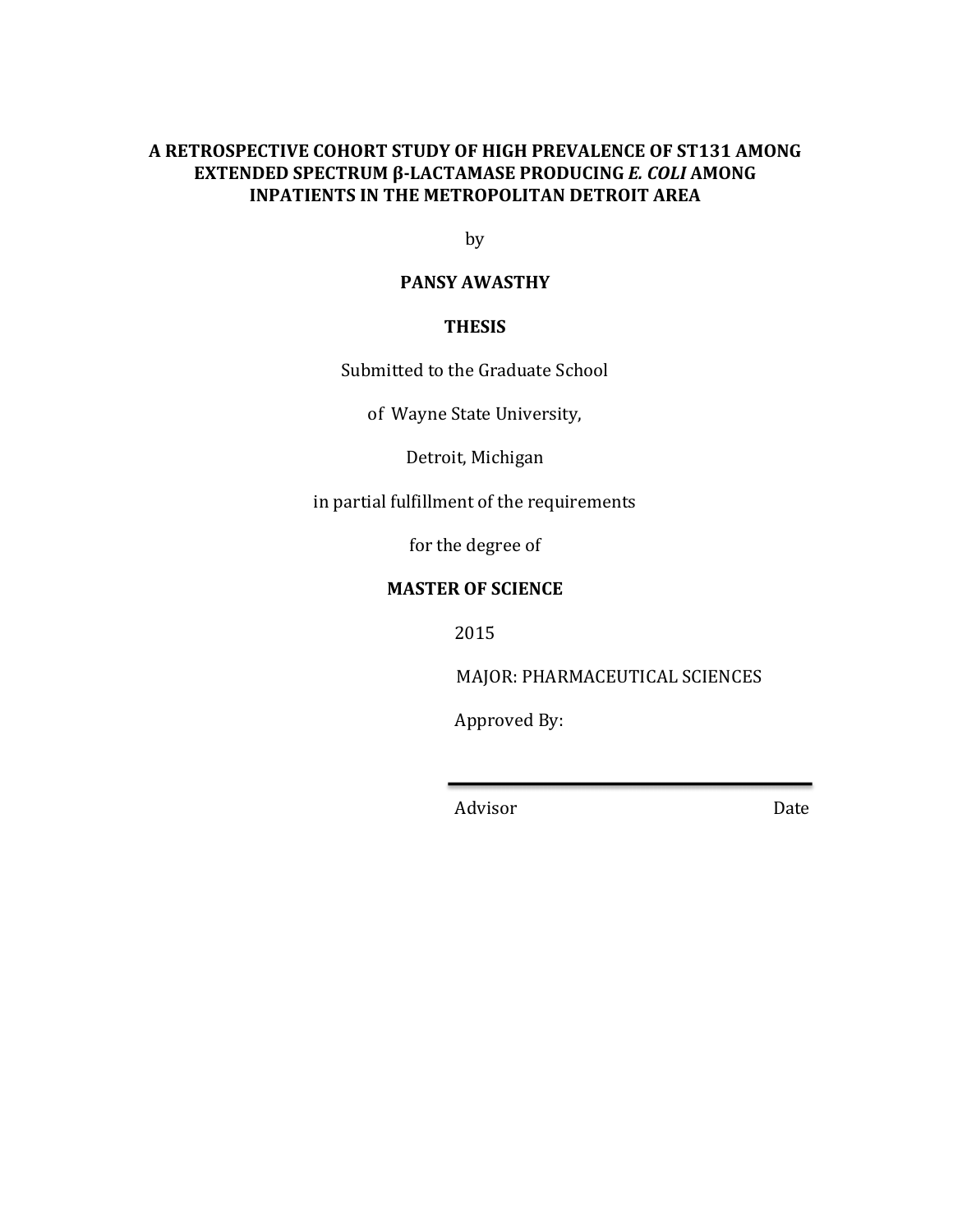# **DEDICATION**

This work is dedicated to my parents, professors and siblings, for being strong

**and believing in me.**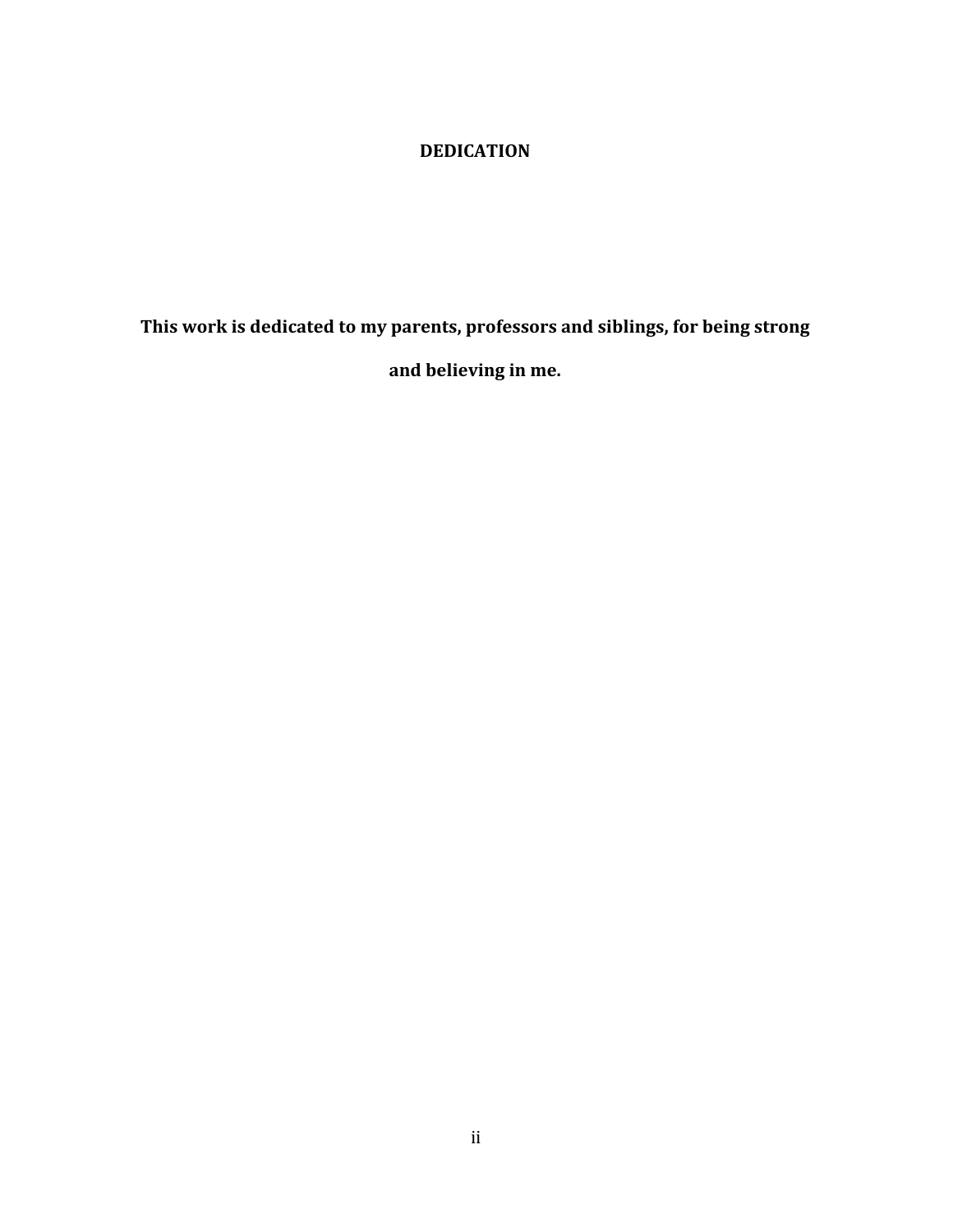#### **ACKNOWLEDGMENTS**

It is a matter of great pride and privilege for me to have the opportunity to convey my gratitude to all; whose contribution, inspiration and guidance helped me throughout my journey towards completion of my graduate study.

I would like to extend my gratitude to my mentor; Dr. Emily T. Martin for her supervision, advice, and guidance at every stage of my research project and throughout which made this journey easy, exciting, and knowledgeable. She gave me an opportunity to work in her laboratory, made me learn new techniques and also letting me work on different projects. Writing dissertation would have never been successful without her constant advise. I also sincerely thank my graduate advisor Dr. Steven M. Firestine for his help and guidance throughout my graduate study.

I am thankful to the committee members Dr. Emily T. Martin, Dr. Steven M. Firestine, and Dr. Keith Kaye for their supervision and crucial contribution, which made them a vital part of this dissertation.

It is a matter of great pleasure and pride for me to be a part of Eugene Applebaum College of Pharmaceutical and Health Sciences, Wayne State University. I would like to thank our department dean, Dr. George Corcoran and all faculty members of the Department of Pharmaceutical Sciences for providing excellent teaching courses, guidance and providing all technical requirement in laboratory for the research work.

iii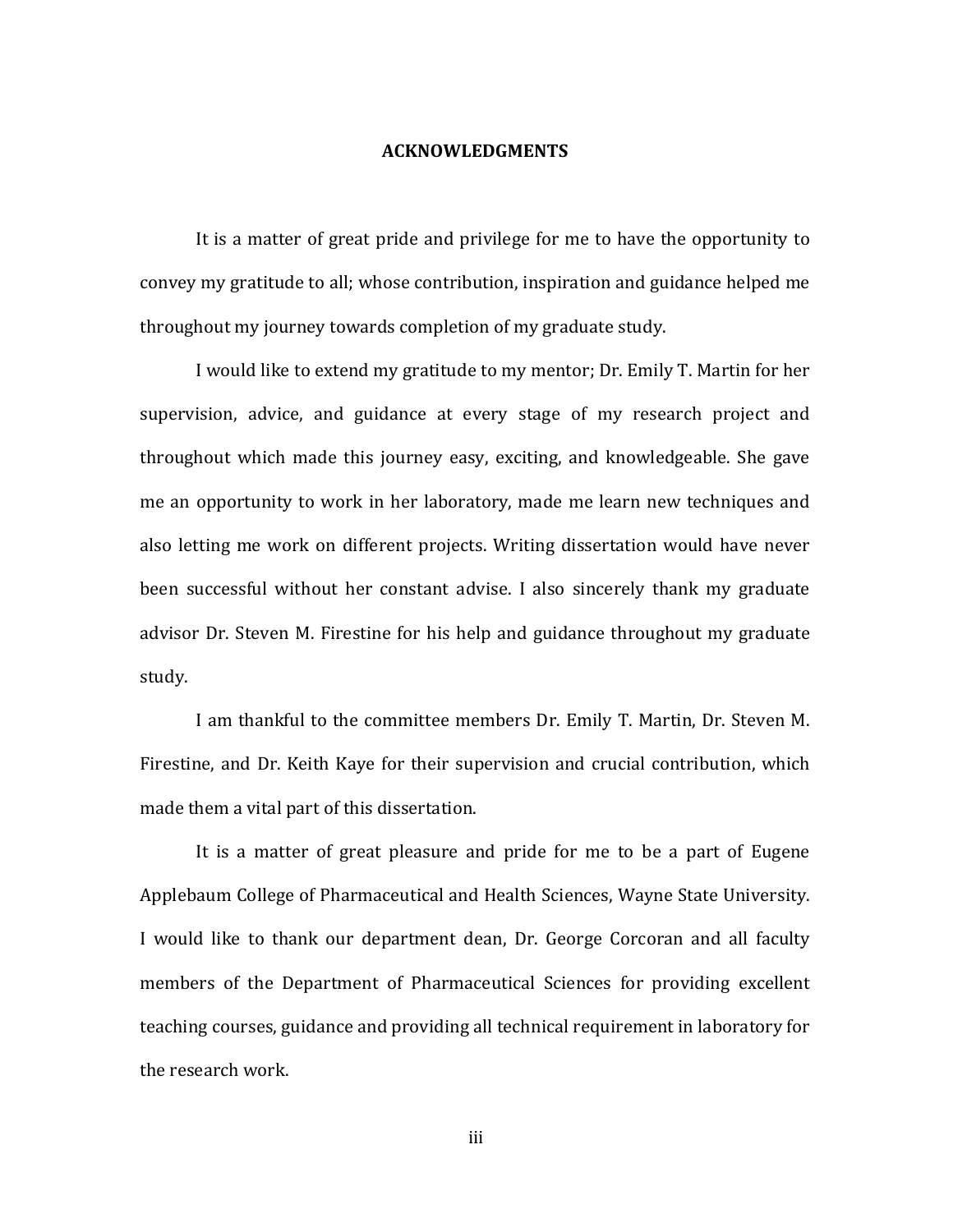I am forever indebted to my parents for all their moral support, guidance and motivation. Thanking you in words will never be enough to express my love and gratitude for what you have contributed to my life. Their unconditional love, sacrifice and good wishes for my future life will never be forgotten.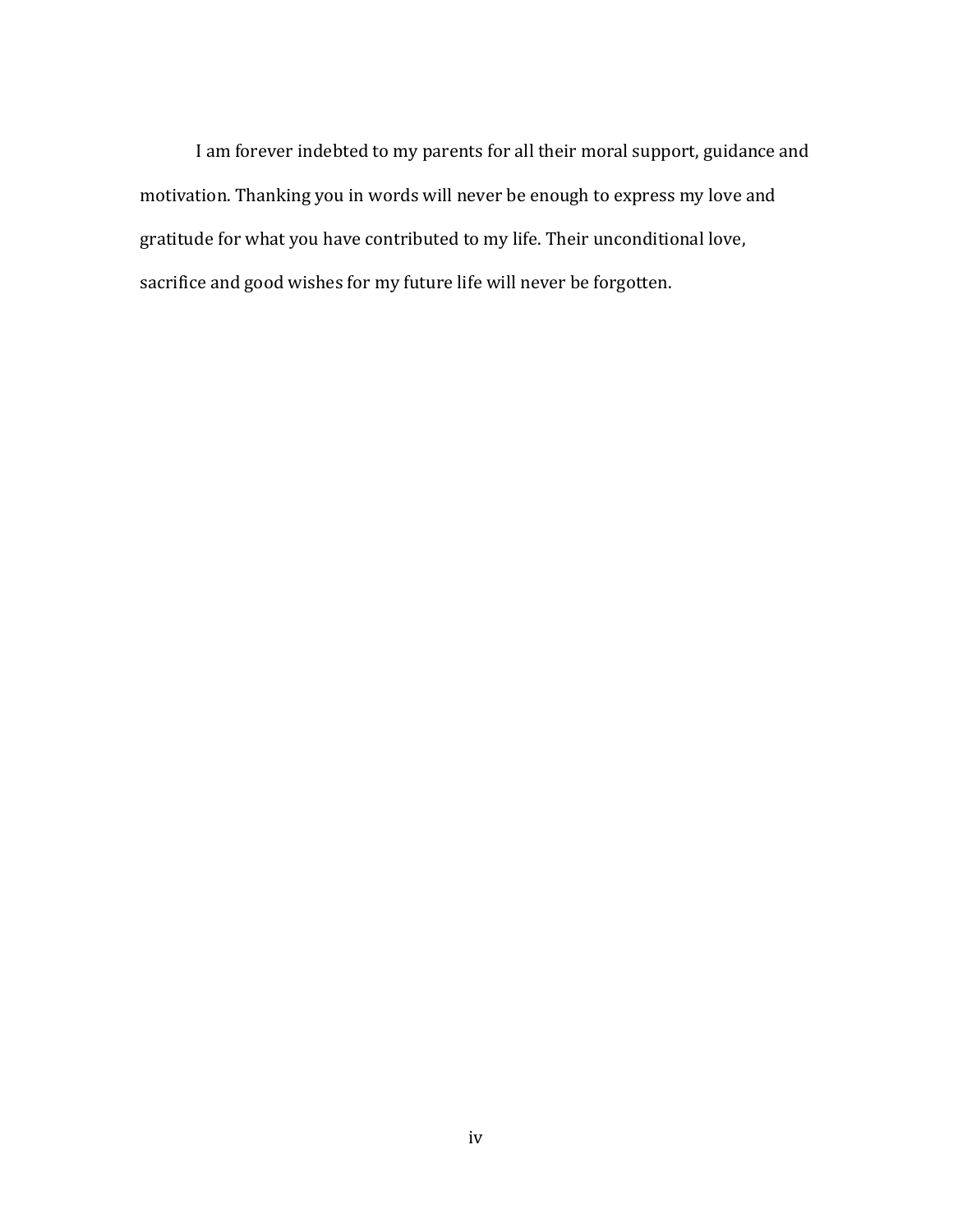# **TABLE OF CONTENTS**

| <b>CHAPTER</b>                                                  | <b>PAGE</b> |
|-----------------------------------------------------------------|-------------|
|                                                                 |             |
|                                                                 |             |
|                                                                 |             |
|                                                                 |             |
| <b>CHAPTERS</b>                                                 |             |
|                                                                 |             |
|                                                                 |             |
|                                                                 |             |
|                                                                 |             |
|                                                                 |             |
|                                                                 |             |
|                                                                 |             |
|                                                                 |             |
| 1.6. EMERGENCE AND DOMINANCE OF SEQUENCE TYPE ST131 ESCHERICHIA |             |
|                                                                 |             |
|                                                                 |             |
|                                                                 |             |
|                                                                 |             |
|                                                                 |             |
|                                                                 |             |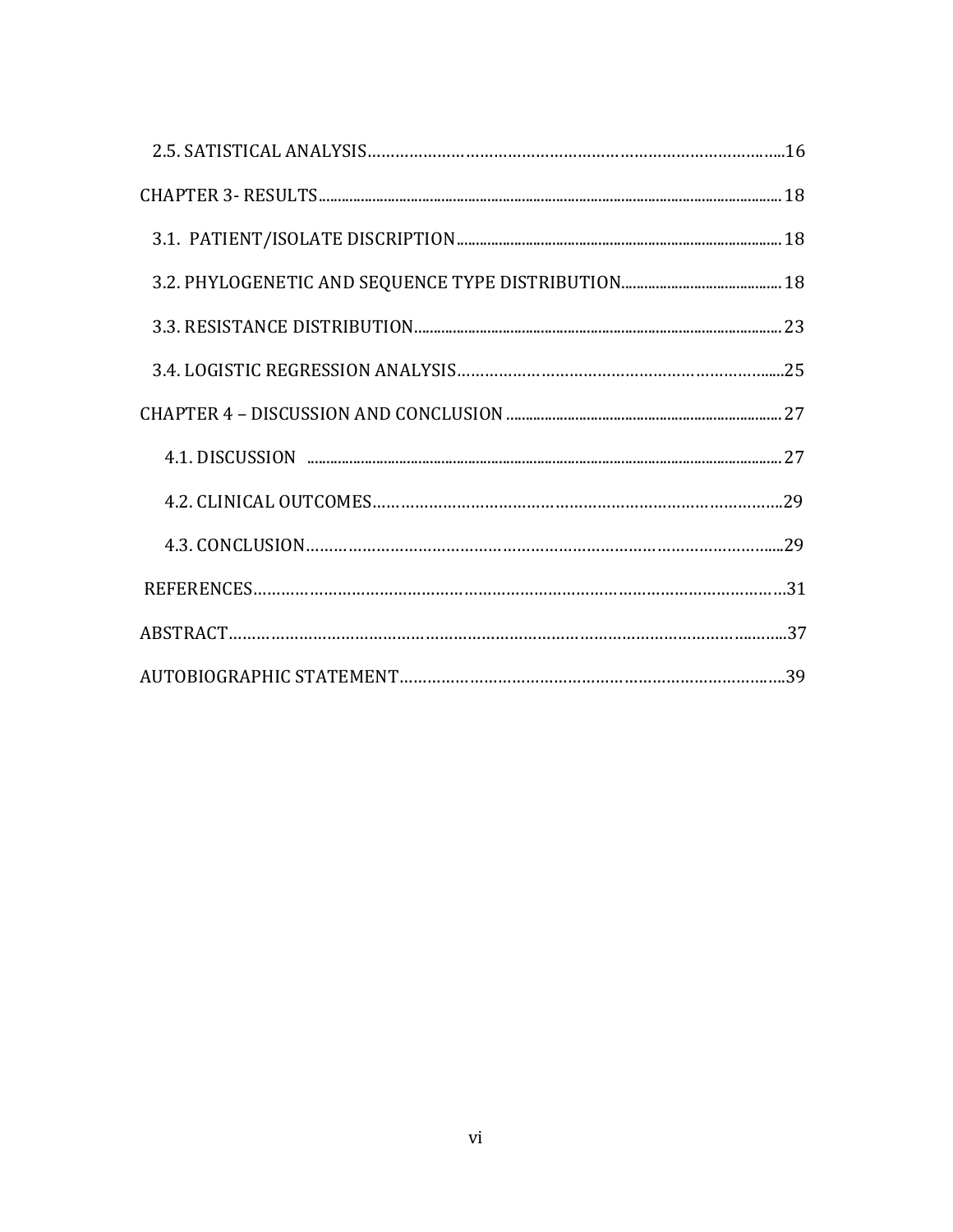# **LIST OF TABLES**

| <b>TABLES</b><br><b>PAGE</b>                                          |
|-----------------------------------------------------------------------|
|                                                                       |
| TABLE 2. CLINICAL OUTCOMES FEATURING ACCORDING TO ST131 AND OTHER     |
|                                                                       |
| TABLE 3. HOURS TO EFFECTIVE THERAPY WHEN EXPOSED TO ST131 AND OTHER   |
|                                                                       |
| TABLE 4. ANTIMICROBIAL RESISTANCE AMONG ST131 ISOLATES OF ESCHERICHIA |
|                                                                       |
| TABLE 5. MULTIVARIATE ANALYSIS PREDICTING LIKELIHOOD OF PATIENTS DIED |
|                                                                       |
| TABLE 6. MULTIVARIATE ANALYSIS PREDICTING LIKELIHOOD OF PATIENTS DIED |
| WITHIN THREE MONTHS AFTER BEING EXPOSED TO ST131 AND RECEIPT OF       |
|                                                                       |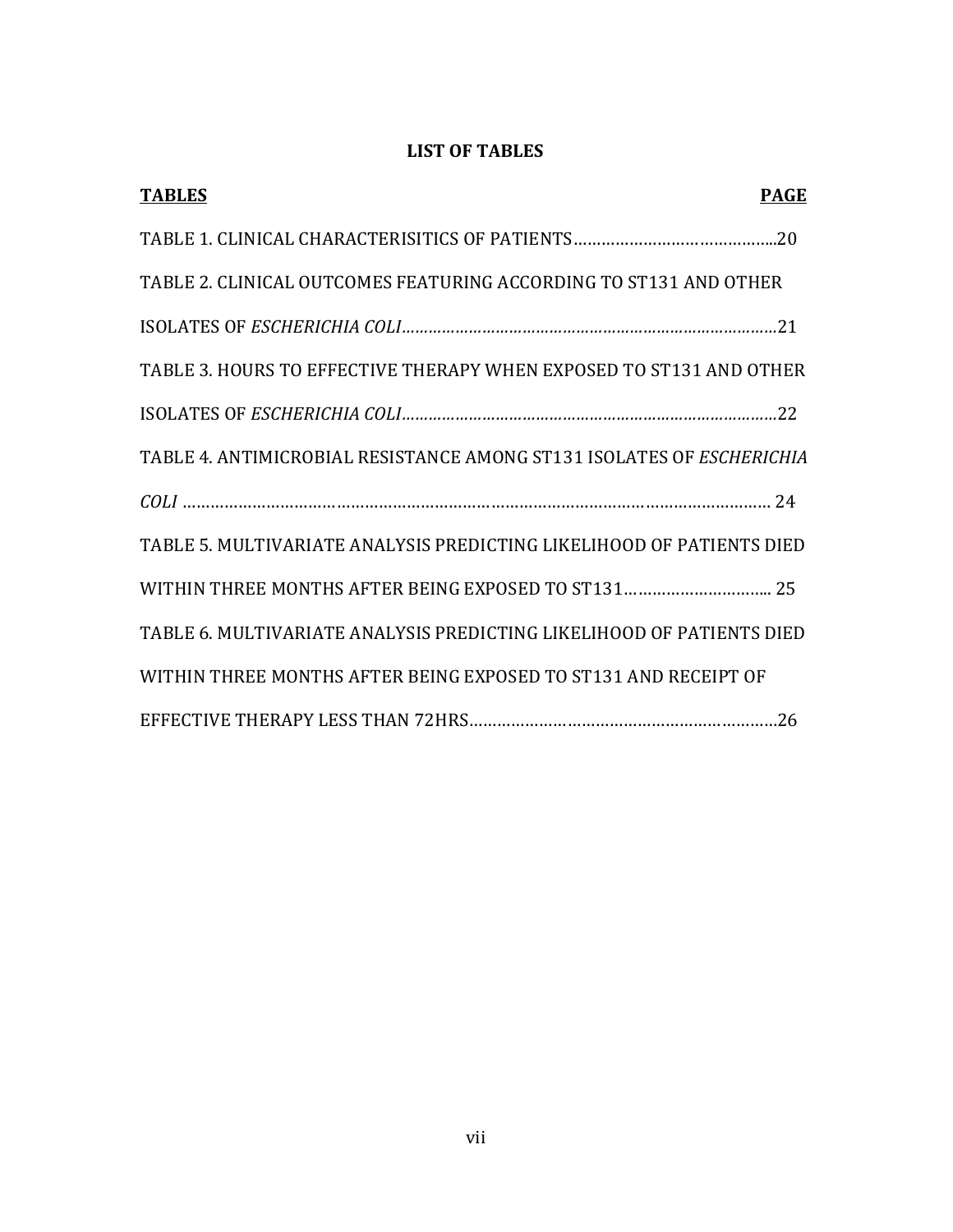# **LIST OF FIGURES**

| <b>FIGURES</b> | PAGE |
|----------------|------|
|                |      |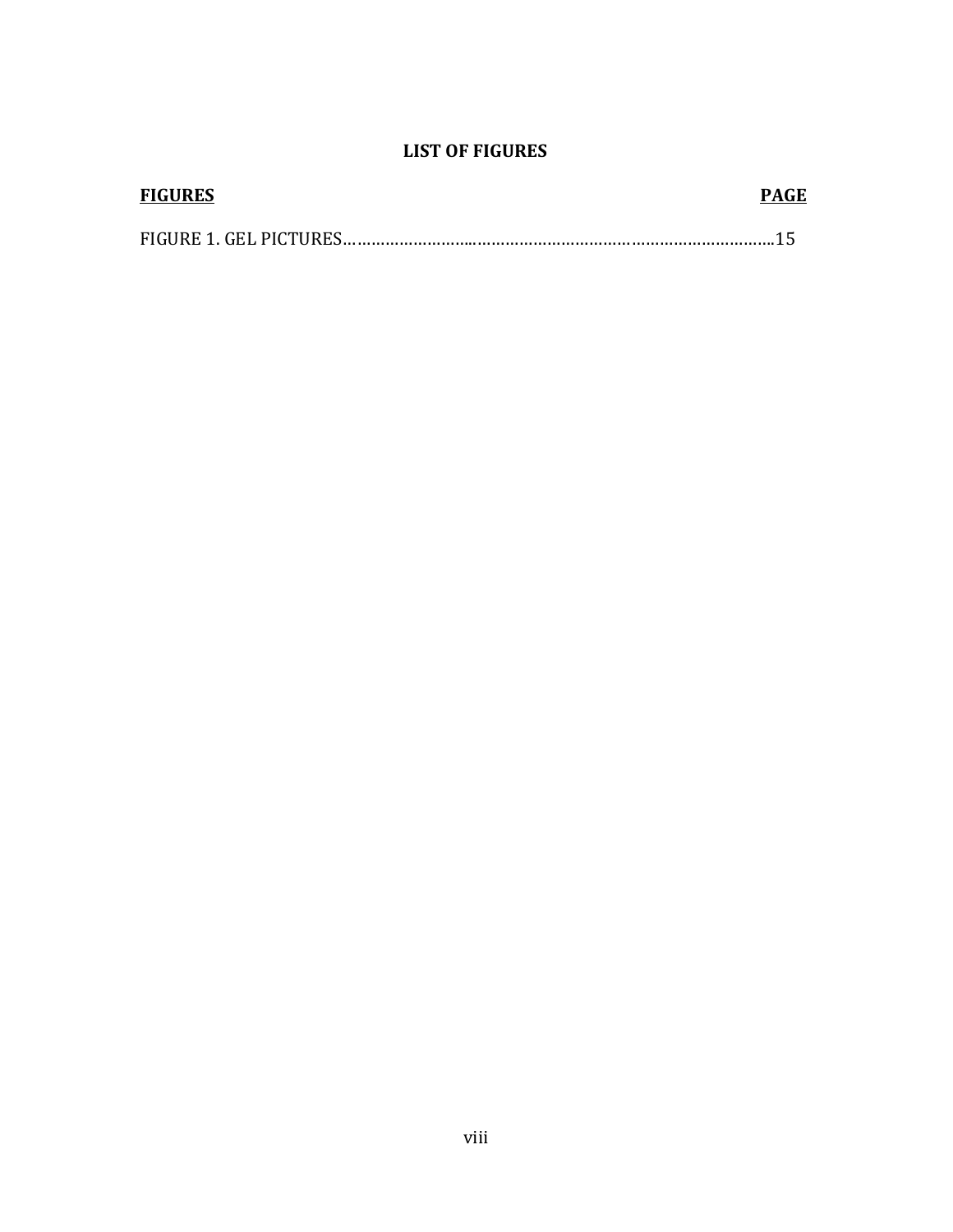#### **CHAPTER 1 "***ESCHERICHIA COLI***"**

## **1.1 INTRODUCTION**

*Escherichia coli* (*E.coli*) (1) are Gram-negative, anaerobic bacilli, belonging to the family Enterobacteriaceae. *E.coli are* commonly found in the lower intestine of warm- blooded species. Most strains of *E.coli* typically do not cause symptomatic disease, but some strains of E.coli are virulent and cause diseases ranging from brief diarrhea to life threatening forms of kidney failure. In patients with immunosuppression, both pathogenic and nonpathogenic *E.coli* strains can cause intestinal infections.

*E.coli* infections are the most common cause of urinary tract infection (UTI)  $(2, 3)$  and also can be an etiologic agent causing gastroenteritis, neonatal meningitis, septicemia and bacteremia (3). A major route of transmission for *E.coli* infections is through contaminated food and water  $(3)$ . Young children and older adults are most commonly infected; however healthy people typically recover from the infection within 5-7 days. Apart from the harmful effects, *E.coli* have beneficial functions too. For example, they help in digestion and absorption of food, manage waste material and produce vitamin  $K_2$  (5).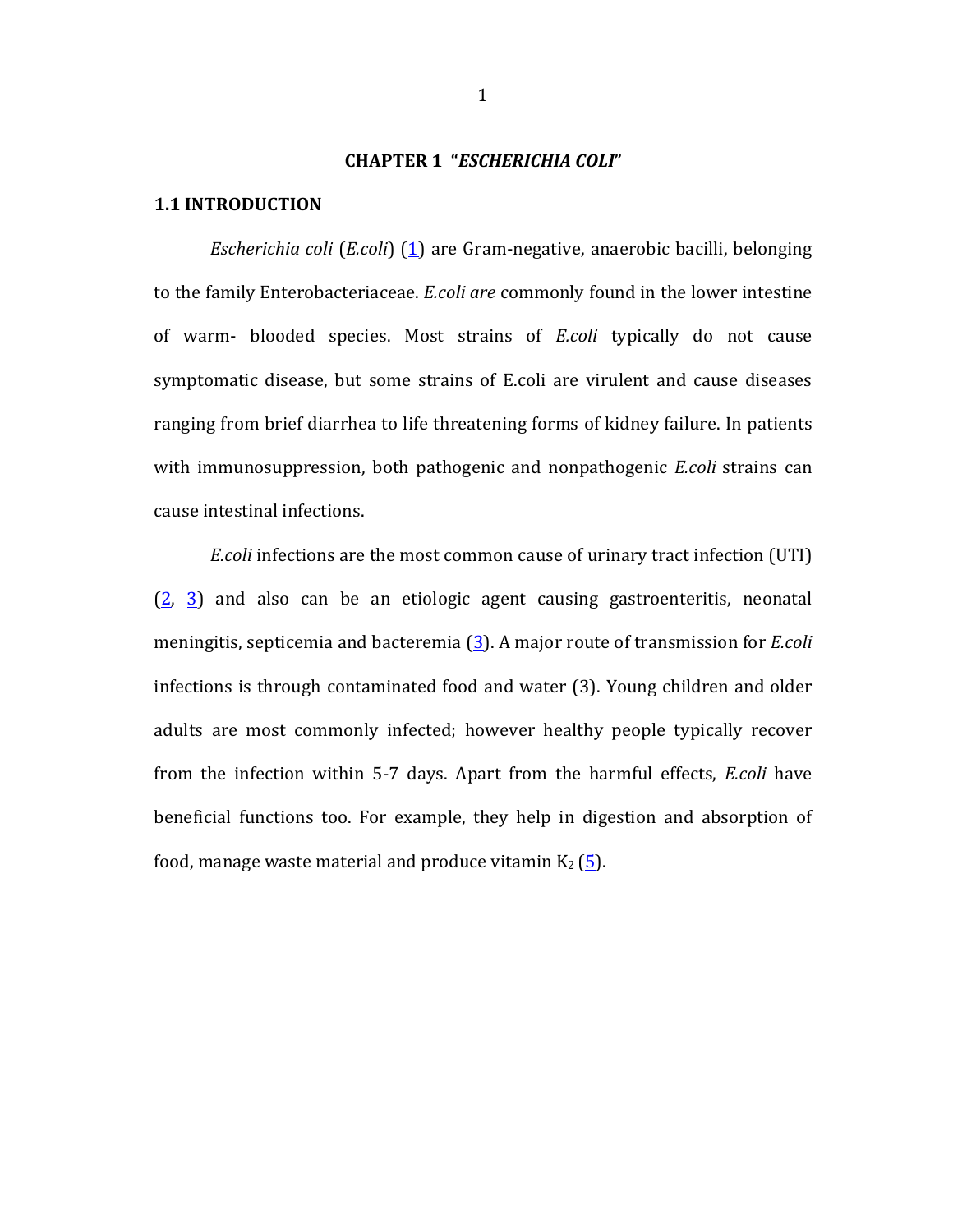#### **1.2 DIVERSITY**

*E.coli* are extensively diverse bacteria in terms of both phenotype and genotype. There are more than 700 serotypes of *E.coli* that have been classified (6.7). The common classification of *E.coli* is based on the serotype present, which is further based on the surface antigens combinations i.e.  $\theta$  antigen (part of lipopolysaccharide layer), H antigen (flagellin) and K antigen (capsule). A total of 173 O antigen, 80 K antigen and 56 H antigens have been identified, resulting in numerous combinations of subdivisions  $(6)$ . O antigen is easily detectable and is the main marker used to identify virulent *E.coli* species (7). Based on this classification, there are two groups with common combinations of serotypes  $(a)$ diarrhoeal disease serotypes and  $(b)$  extraintestinal serotypes  $(6)$ . Furthermore, diarrhoeal diseases serotypes are divided into four subclasses according to the virulence factor i.e. (a) Enterotoxigenic *E. coli* (ETEC), (b) Enteroinvasive *E.*coli (EIEC), (c) verotoxin (Shiga-like toxin) or Enterohaemorrhagic *E. coli* (VETC or EHEC) and (d) Enteropathogenic *E.coli* (EPEC). These subclasses of bacteria use different mechanisms to cause virulence in hosts  $(8)$ .

*E.coli* also have been classified into four additional groups through phylogenetic analyses. The phylogenetic groups are A, B1, B2 and D  $(9)$ . The pathogenic groups of *E.coli* mostly belong to the B2 phylogenetic group and, to a lesser extent, the D phylogenetic group. In contrast, commensal *E.coli* mostly belong to group  $A(10)$ .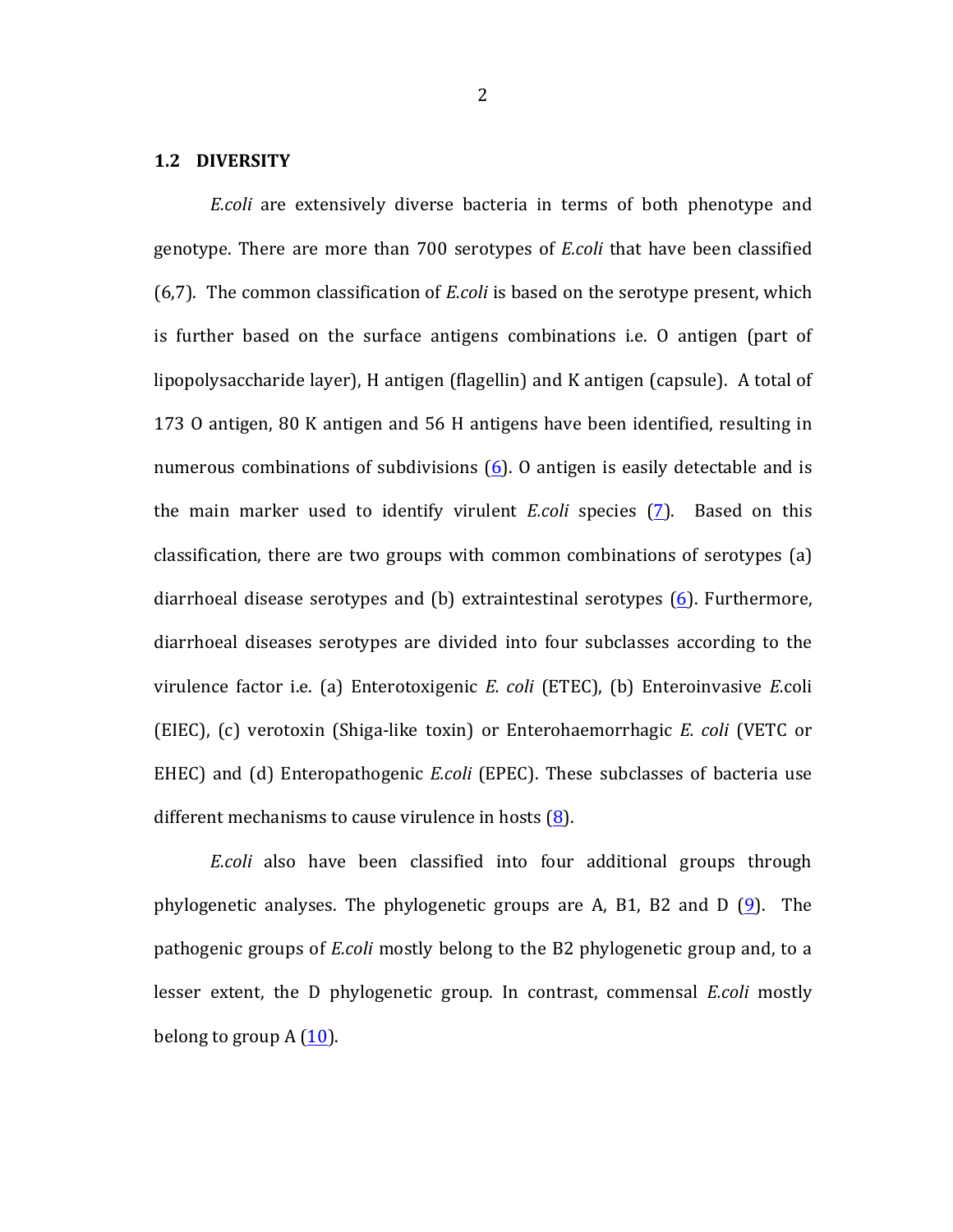#### **1.3 ROLE IN DISEASE**

Although *E.coli* is considered as commensal, largely nonpathogenic bacteria, all of the strains of *E.coli* are not harmless. They can lead to disease from intestinal infection to fatal disease. Because of the diversity among the strains of *E.coli*, they can be categorized either into intestinal pathogenic *E.coli* or extraintestinal pathogenic *E.coli* (ExPEC) (11). ExPEC possess a unique ability to cause infections outside the patient's intestinal tract. They possess distinctive virulence mechanisms and transmission pathways  $(12)$ . The most common symptom of intestinal *E.coli* is diarrhea. ExPEC is further classified into Uropathogenic *E.coli* (UPEC). UPEC causes neonatal meningitis and septicemia  $(11)$ . These strains generally belong to the B2 and the D pathogenic groups. Strains having virulent genes  $(VG)$  are mostly from the B2 pathogenic class, and rarely from the D class.

Urinary tract infections (UTI) are one of the most common infections in patients worldwide (2). In addition, *E.coli* is also affects the other sites like respiratory tract, bones and joints, extra-abdominal sites and skin and soft tissue: but these sites are less likely to be infected by *E.coli* (13).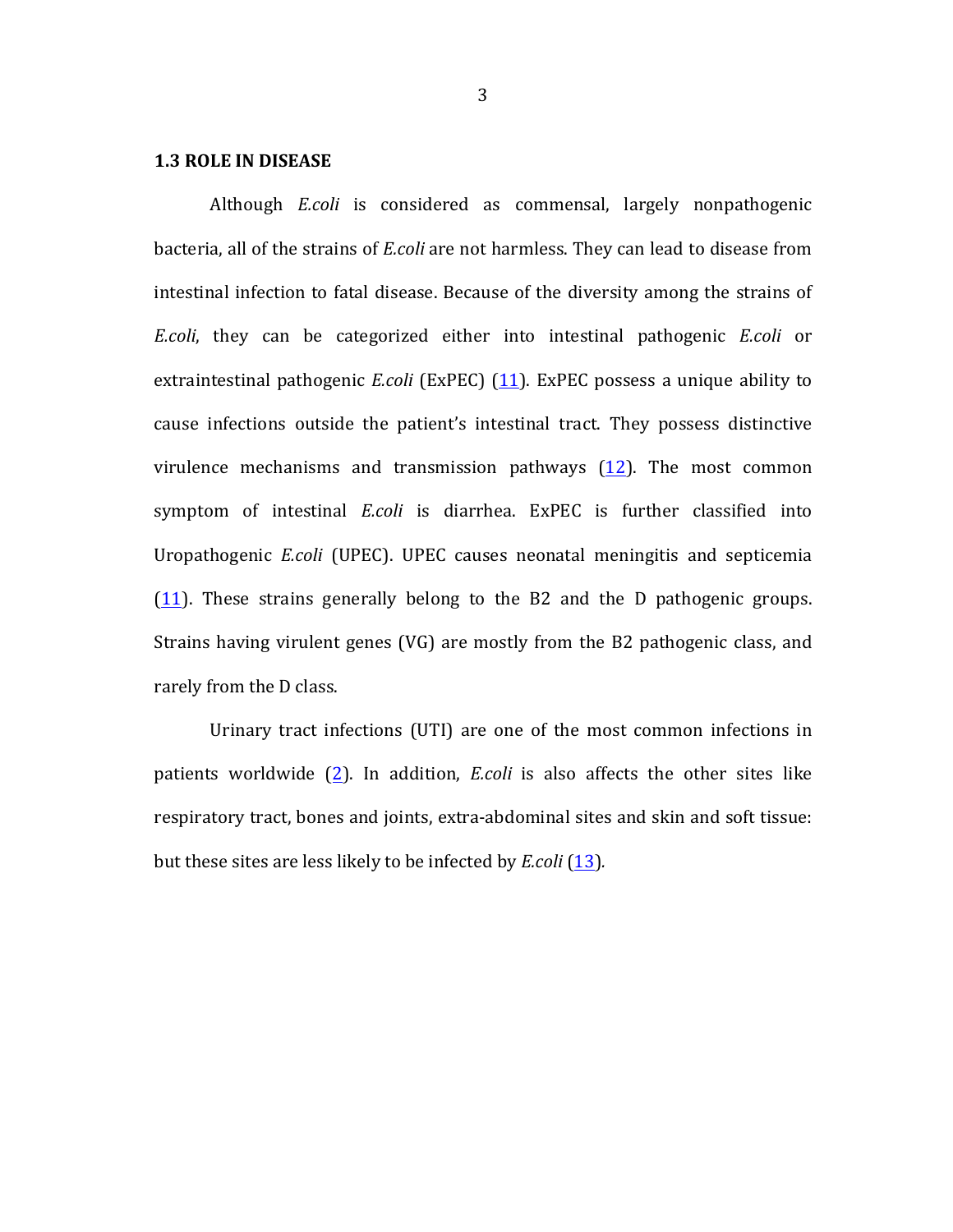#### **1.4 EPIDEMIOLOGY AND TREATMENT FAILURE**

After *Staphylococcus aureus*, *E.coli* is the second most common source of clinical infections that accounts almost 17.3% of infections that require hospitalization. Majorly responsible for bloodstream infections and UTI, approximately 50% are hospital-acquired infections (HAI) and 80-90% are community-acquired infections  $(14)$ . The major reason for the increasing prevalence of *E.coli* infections is the antimicrobial resistance.

#### **1.4.1 ANTIMICROBIAL RESISTANCE**

Emergence of antibiotic resistance has become a serious issue all over the world, threatening public health and limiting drug choices to cure infections. Several studies have tried to determine the mechanism or the reason behind multidrug resistance.

## **FLOUROQUNILONES RESISTANCE**

Quinolones have always been a preferable class of drugs due to their broad spectrum and few side effects. Extensive use of the quinolones has lead to the evolution of resistance through selective pressure. Several different mechanisms for this emergent resistance have been proposed.

One of the potential mechanisms of resistance is the genetic mutation of the gene encoding DNA gyrase (gyrA) and topoisomerase (parC). DNA gyrase and topoisomerase act as drug targets. Investigations by Lautenbach et.al suggested that there is at least one type of gyrA mutation in fluoroquinolone resistant bacteria  $(15)$ . They found no isolate with parC mutation without gyrA mutation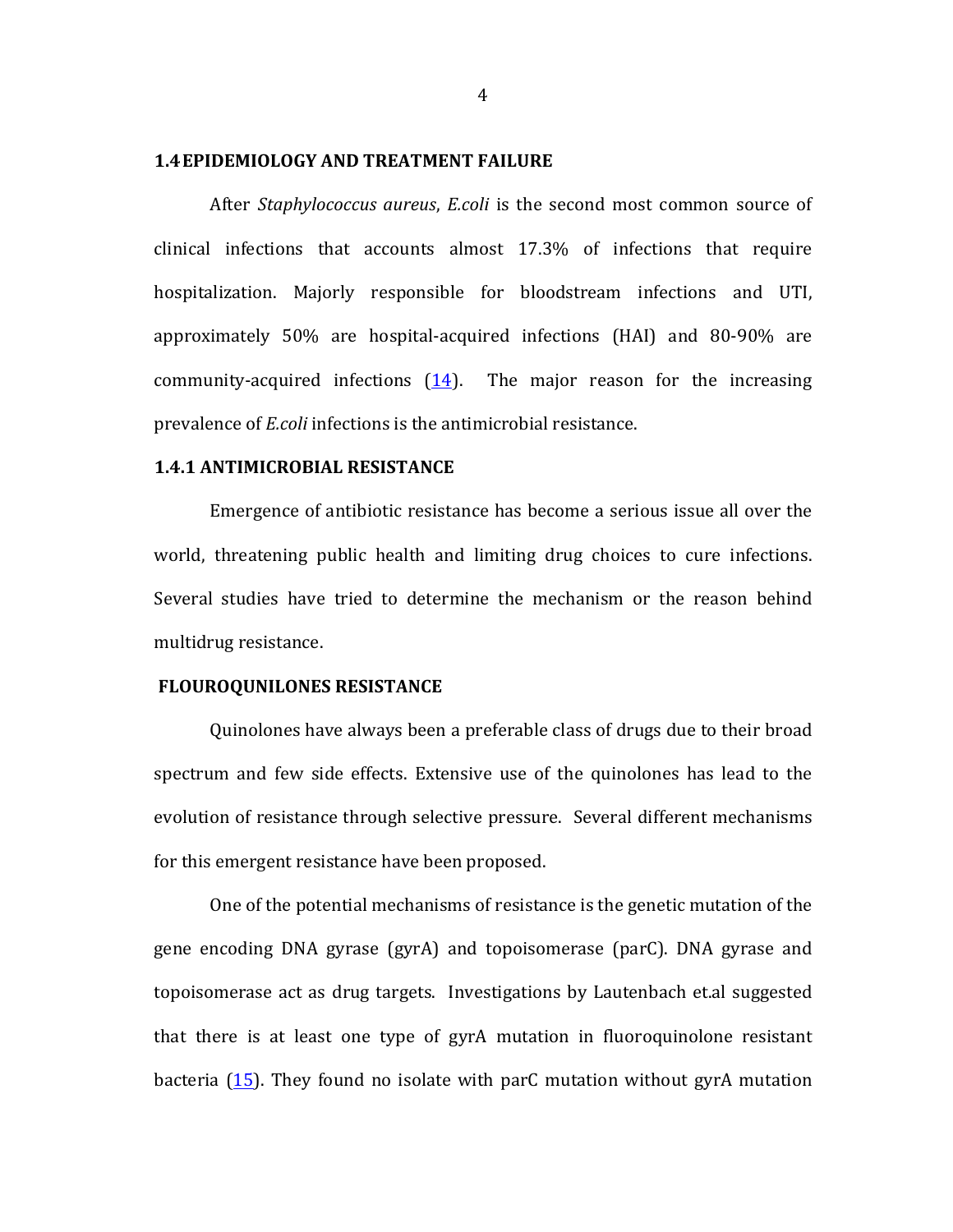and they concluded that nalidixic acid could act as marker for this type of mutation. However, this study had some limitations. The authors did not consider the strain diversity and, furthermore, the study was limited to only one type of common mutation resistance mechanism.

Another mechanism of resistance is the over-expression of efflux pumps in bacteria like  $AcAB-TolC(15-17)$ . Comprehensive research by Singh et.al suggested three relationships between efflux pumps and quinolones. One was the exponential increase in the susceptibility to fluoroquinolones when there is depletion in efflux pumps. Second was the over expression of efflux pumps which can mediate the early stages of development of resistance. Lastly, the emergence of resistance can be delayed by depleting the efflux pumps  $(17)$ . The presence of organic solvent tolerance can also be another reason for the resistance, but this mechanism is only seen against chloramphenicol  $(15)$ .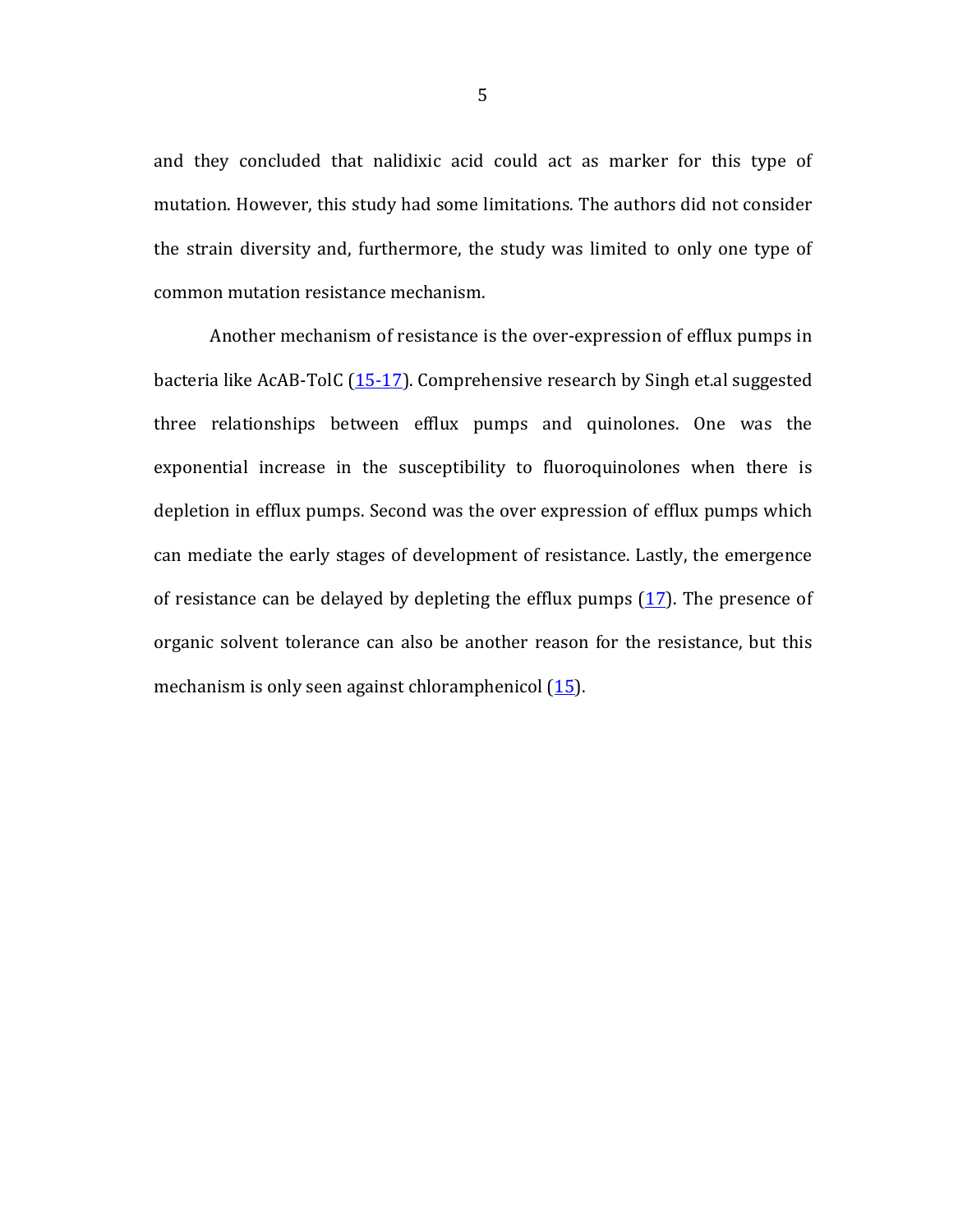#### **1.5 CLONAL DISTRIBUTION**

Diversity and distribution of *E. coli* clones (i.e. sub-species strains differentiated by genetic polymorphisms) vary according to the patient characteristics, type of infection, severity and resistance profiles  $(18)$ . DNA profiling has helped to understand the *E*.coli outbreak and advanced international studies have suggested the predominance of several sequence types (STs) ST131, ST95, ST73, ST127, and ST69 (19). According to the research done by Banerjee et.al, 47 different strain types were found among 331 isolates, and among them the most common ones were ST131, ST95, ST73 and ST69 (27). The distribution varied by site of infection, age group, and association with health care and community onset infections. Among these five most common strain types, ST131 was the most prominent one and was represented exclusively by its subclone H30. The authors also commented specifically on resistant phenotypes; even in that profile ST131 were highly prevalent followed by ST69.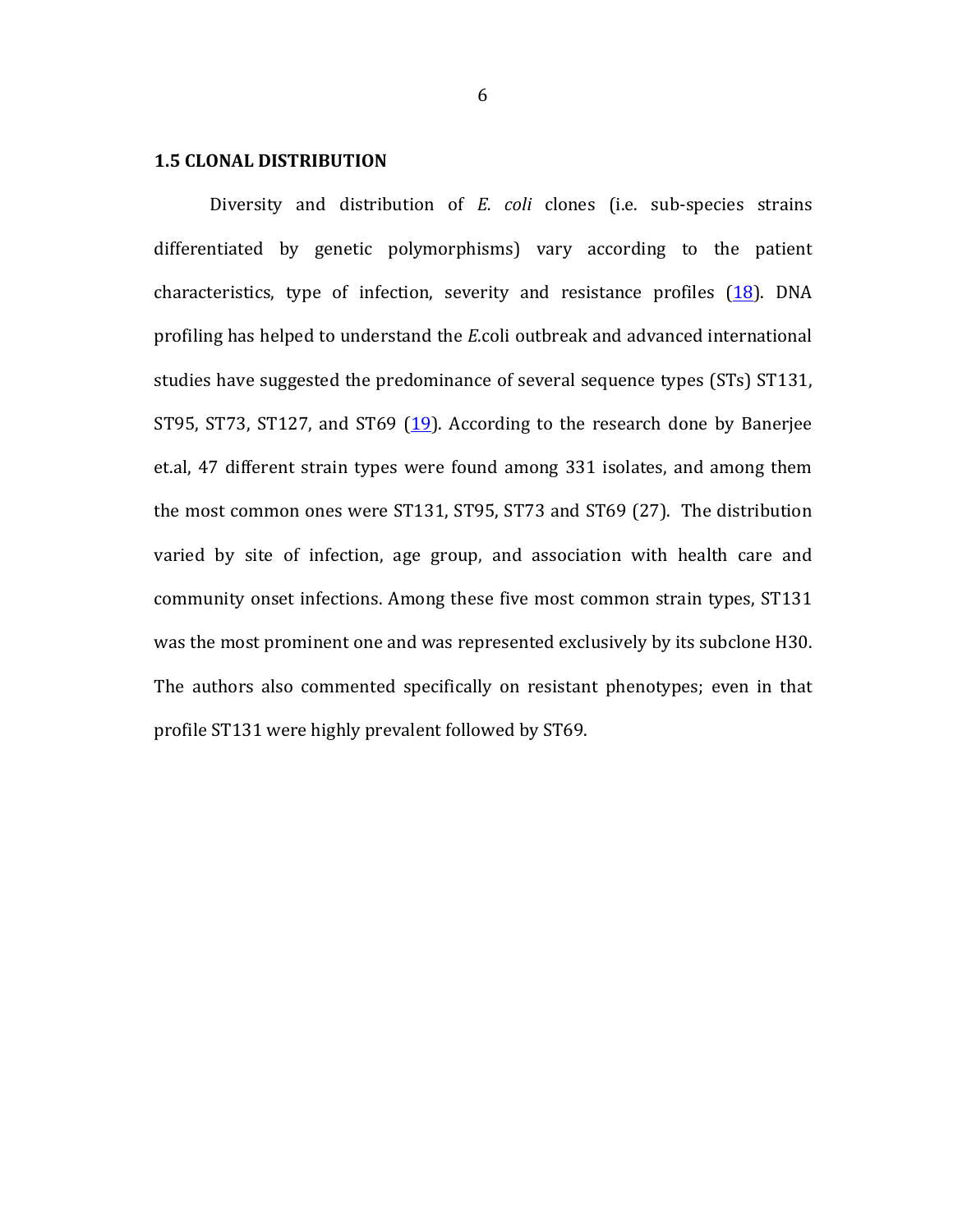# **1.6 EMERGENCE AND DOMINANCE OF SEQUENCE TYPE ST131** *ESCHERICHIA COLI*

In the context of increasing resistance against antimicrobials, the ST131 clone has recently become the leading clone among all STs of *E.coli*. ST131, defined as multi-locus sequence type (MLST) 131, belongs mostly to the B2 phylogenetic subgroup I and exhibits a specific  $0-25$  type  $(20)$ . ST131 is gaining importance because of its phylogenetic background, virulence factors and highly multi-drug resistant characteristics. Therefore, the high-virulence potential no doubt has been suspected to be an important contributing factor for the spread of ST131, but the presence of resistance genes is an additional factor leading to failure of antimicrobial treatment.

The association of ST131 *E.coli* with antibiotic resistance was initially reported with ESBL producing *E.coli*, among serogroup O25b:H4 (13). However, its prevalence has also been recorded in non-ESBL producing *E.coli* (21). Extended spectrum  $\beta$ -lactamase (ESBL) is a rapidly emerging class of  $\beta$ -lactamase. ESBL hydrolyzes the β-lactam ring present in the antibiotics by producing β-lactamases. ESBL are generally plasmid mediated, driven by TEM and SHV genes. Amino acid substitution leads to mutation around the active site of  $\beta$ -lactamases. These mutations result in the development of resistance mechanisms not only against penicillin,  $1^{st}$ ,  $2^{nd}$  and  $3^{rd}$  generations of cephalosporin but also against aminoglycosides and polymyxins  $(22)$ . Hence, these mutations extend the spectrum of  $\beta$ -lactams and further limit the available treatment options. In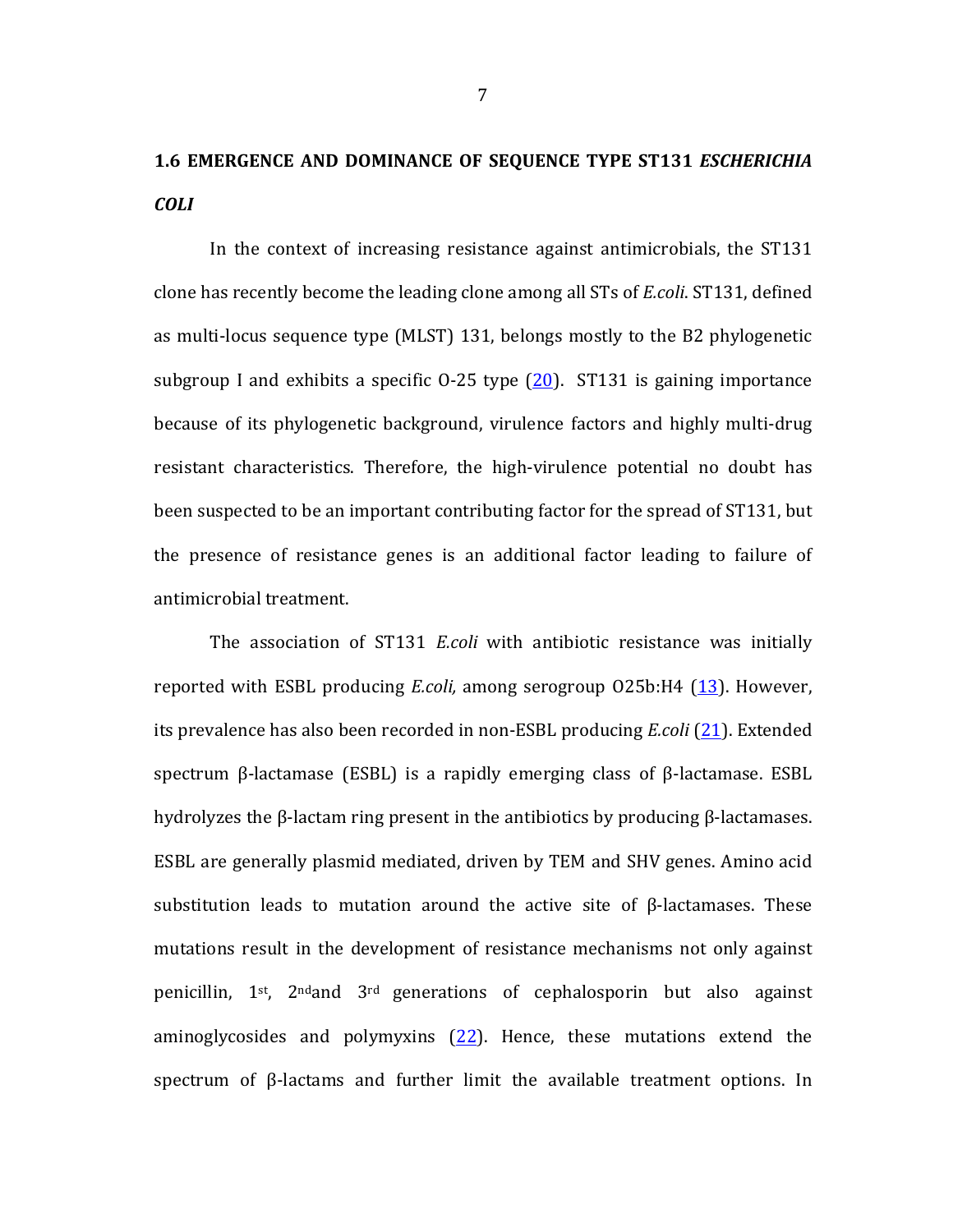addition to TEM and SHV ESBL, there are other types of ESBL that are widely distributed globally. Increasing production of ESBL production in *E.coli* and resistance to additional antimicrobial agents, especially fluoroquinolones, is a distinctive feature of the ST131 clone (13).

One type of ESBL that is extensively present worldwide is the CTX-M-ESBL  $(22, 23)$ . Studies have suggested that the sudden increase of CTX-M producing ESBL *E.coli* is due to ST131, which may have had increased clonal expansion as compared to the other non-ST131(1). A cohort study was conducted by Hayakawa et al. confirming the presence of CTX-M-*E.coli* in 85% of ESBL-producing *E.coli* strains. CTX-M-ESBL strains were associated with the presence of *bla* (beta $lactamase)$  gene  $(24)$ .

Worldwide, emergence of the ST131 *E.coli* producing CTX-M is mainly because of the two reasons (i) vertical transmission of the ST131 clone containing CTX-M and (ii) horizontal transfer of plasmids or genes carrying bla $_{CTX-M-15}$  alleles  $(25)$ . Prevalence of CTX-M-15 production is found more to be associated with ST131, followed by CTX-M-14  $(13)$ .

Recombinational events occur at molecular levels resulting in wellestablished plasmids and facilitating the spread of bla $<sub>CTX-M-15</sub>$ . The mechanism of</sub> these events includes the insertion of sequences of bla<sub>CTX-M-15</sub> genes and the use of expanded spectrum cephalosporins and fluoroquinolones. These events result in the acquisition of resistance to multiple antimicrobials by various mechanisms,  $particularly to  $\beta$ -lactams, fluoroquinolones, amino-glycosides and trimethoprim.$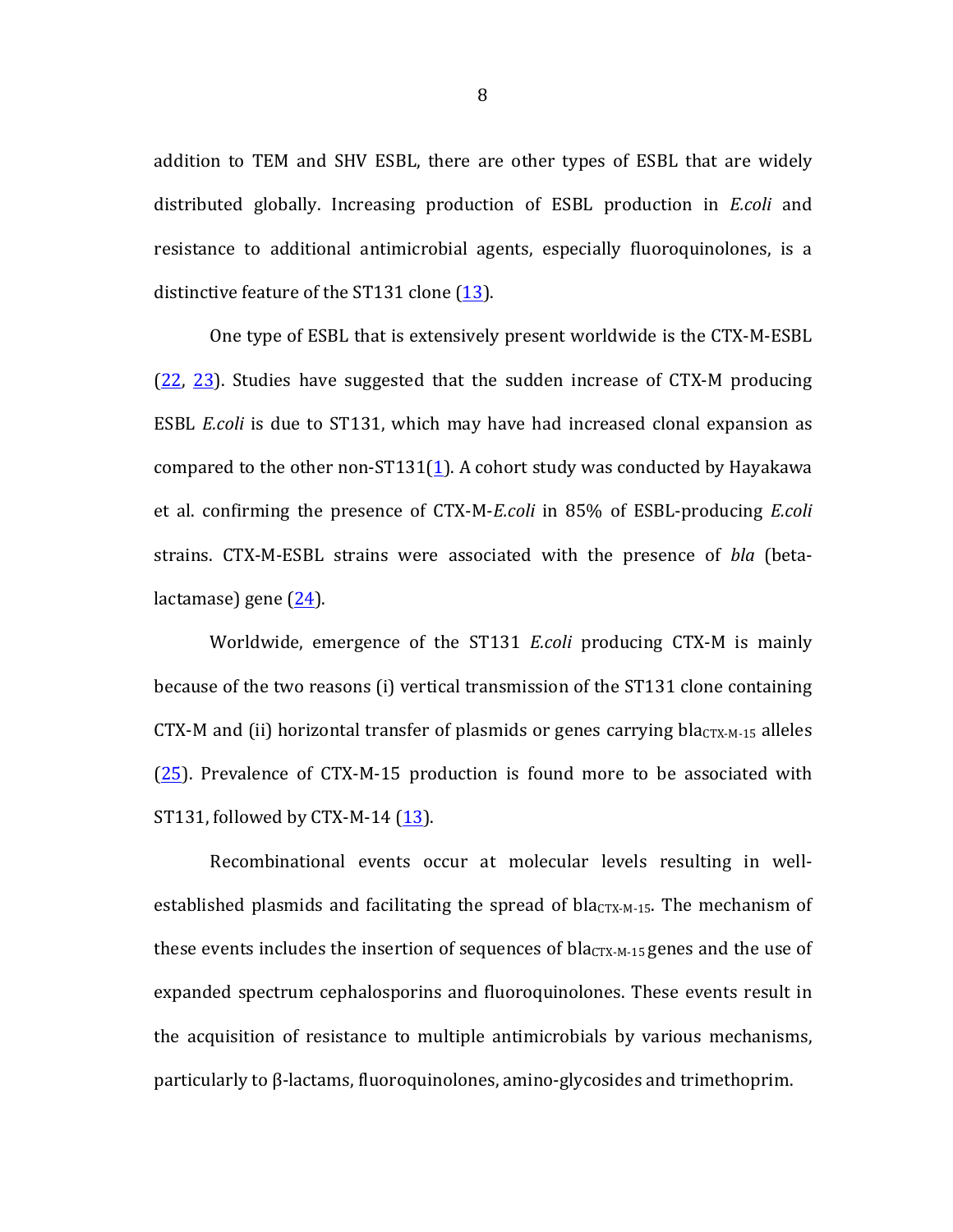In addition to the acquisition of bla $_{\text{CTX-M-15}}$ , multiple point mutations have been observed to be the source of heightened resistance in ST131 ESBL. Quinolone resistance is due to the gyrA and parC genes that encode the target for quinolones. Studies of whole-genome SNP-based phylogenetics have demonstrated that ST131 isolates that are fluoroquinolone resistant are from a discrete subclone H30-R, which is further a part of the H30-subclone group (defined by the fimH-30 allele). Within H30-R is an additional subclone H30-Rx, which is highly associated with the presence of CTX-M-15. The biological mechanism for the spread of H30-R and H30-Rx compared to other ST131 subclones is uncertain. The apparent cause may be the increased anti-microbial resistance, which results in a more difficult to treat infection that results in increased proliferation.

Correspondingly, the virulence and resistance traits of ST131 are debated. An analysis done by Gibreel suggested that not only ST131 but also ST127 have high virulence potential $(26)$ .

Colpan's study focused on the relationship between virulence and antimicrobial resistance with ST131 clone. They divided *E.coli* isolates into three different antimicrobial resistance groups (1) fluoroquinolones resistant *E.coli* (FQREC)*,*  (2) ESBL *E.coli* and (3) fluoroquinolones susceptible *E.coli*  (FQSEC). Colpan and his workers found out high prevalence of ST131 among FQREC and ESBL *E.coli* groups. The virulence profile of ST131 was almost same across the three groups. On the other side, non-ST131 had shown less virulence, as it was less

9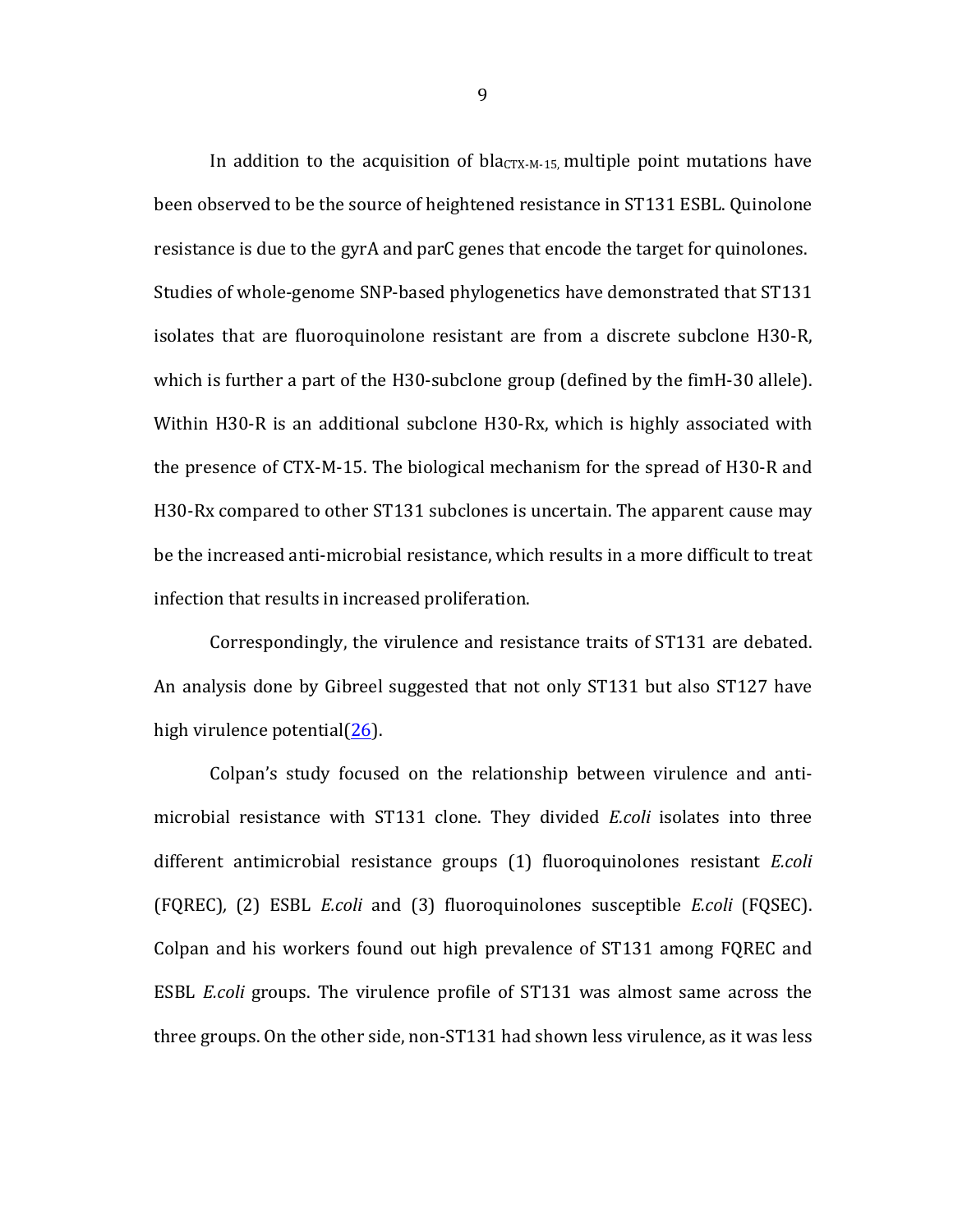prominent in FQREC and ESBL *E.coli* than FQSEC groups. The study stated the strong link between ST131 and enhanced virulence (27).

Highly virulent potential plus anti-microbial resistance of ST131 which leads to treatment failure, combined with the use of broad spectrum of antimicrobial agents in infected patients would be the one of the possible explanations for the rapid spread of ST131 among vulnerable patients.

Another study by Kudinha et al. stated the enhance virulence of ST131 in men with pyelonephritis or cystitis. They studied the distribution of ST131 *E.coli* among 101 pyelonephritis, 153 cystitis and 135 healthy-control isolates. They found a high prevalence of ST131 among pyelonephritis isolates and cystitis, indicating a possible link between  $ST131$  and serious infection (28).

In contrast, Lopez-Cerero et al. did not find any difference in the rates of bacteremia; invasive sepsis and mortality at 30 days when ESBL *E.coli* ST131 isolates were compared against ESBL *E.coli* non- ST131 isolates. It is possible these results might be due to a small sample size  $(29)$ .

Few studies have investigated the clinical outcomes of ESBL *E.coli* ST131 infections and studied the comparison with ESBL *E.coli* non-ST131 infections. Chung et al. conducted research in patients with bacteremia caused by ESBL *E.coli* ST131 and ESBL *E.coli* non-ST131 isolates. They included an analysis of 28-day mortality, which included cancer, shock and community onset of bacteremia as independent factors on multivariate analysis, although, and ST131 was not included as independent predictor of mortality. They found no difference between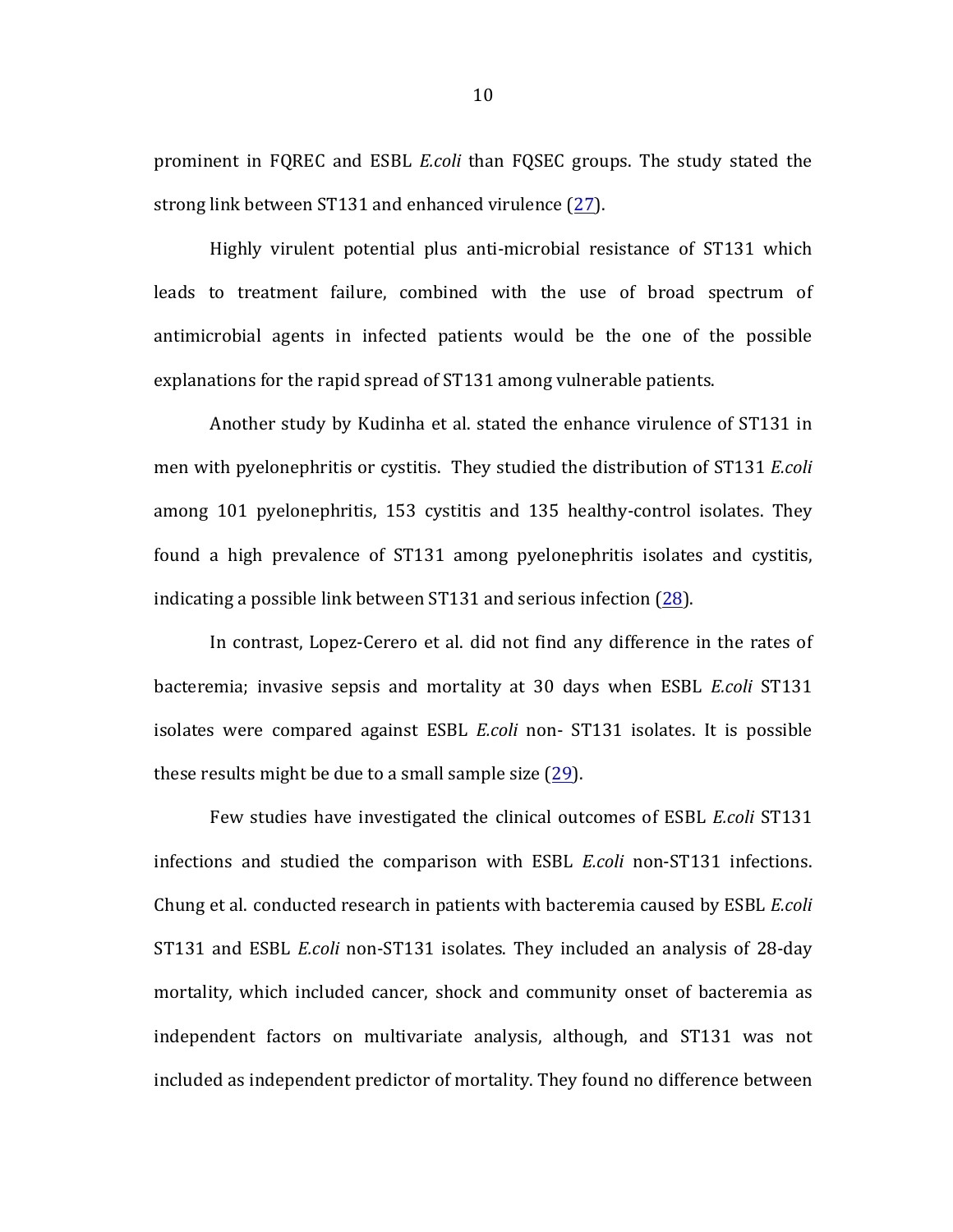the rate of occurrence of bacteremia among ESBL *E.coli* ST131 and ESBL *E.coli* non-ST131 isolates (30).

Banerjee et al. found out that the ST131 clone is not associated with treatment failure or mortality at 6 months. This study included ST131 as an independent predictor on multivariate analysis  $(31)$ .

The increasing prevalence of ESBL producing *E.coli* showing resistance against fluoroquinolones and cephalosporins and the association of ESBL producing *E.coli* with particular clone ST131 has been reported worldwide (32). Also ST131 is a reason for wide range of *E.coli* infections, especially it's the most common source of urinary tract infections $(13)$ . There have been fewer studies reported that compare the clinical outcomes, virulence and antimicrobial resistance occurring due to ESBL producing *E.coli* ST131 infections and ESBL producing *E.coli* non-ST131 infections. In this study, we have compared the characteristics and clinical outcomes of patients with ESBL *E.coli* ST131 infections and patients with ESBL *E.coli* non-ST131 infections using rapid molecular detection of ST131. We hypothesized that the ST131 is the major contributing factor in treatment failures, leading to severe clinical outcomes, in patients with ESBL producing *E.coli* infections. In addition, to gain more insight about the ST131 clone, we analyzed the association of CTX-M-15 with ESBL producing *E.coli* ST131 and ESBL producing *E.coli* non-ST131.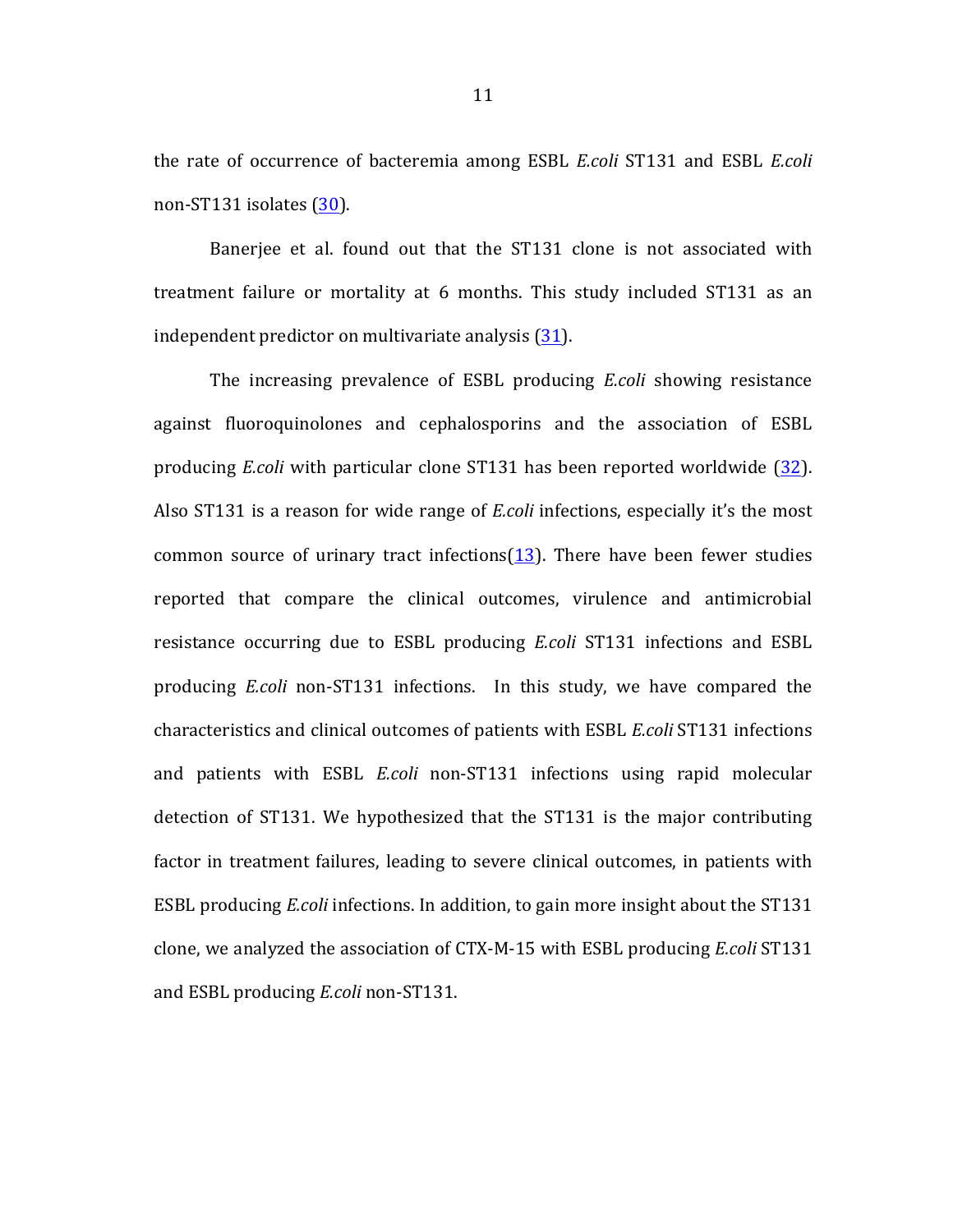## **CHAPTER 2 "MATERIAL AND METHODS"**

#### **2.1 SPECIMEN COLLECTION**

ESBL *E.coli* isolates were collected from a previously conducted retrospective study of ESBL-producing *E.coli*. This retrospective study compared CTX-M *E.coli* isolates with non-CTX-M *E.coli* isolatesand included all patients with an ESBL *E. coli* detected by the clinical laboratory during the study period (February 2010 through July 2011), while receiving care as an inpatient or in the Detroit Medical center emergency room. A total of 377 isolates were obtained  $(24)$ .

Adult inpatients were included in the study. All medical records were reviewed to abstract the patient's demographics, medical history, clinical course, illness severity and other clinical variables.

## **2.2. MOLECULAR CHARCTERIZATION**

Isolate DNA was extracted (Wizard® Genomic, DNA purification kit, Promega). ST131 characterization was tested by using a two-target multiplex PCR amplification assay (*trpA* and *pabB*). The *pabB* gene is used in the Institute Pasteur MLST (http://www.pasteur.fr/recherche/genopole/PF8/mlst/EColi.html) and is one of the genes used to identify the isolates belonging to the O25b-ST131 clone. The primer O25pabB.F (5'-TCCAGCAGGTGCTGGATCGT-3') and O25pabB.R (5'-GCGAAATTTTTCGCCGTACTGT-3') were used to amplify a 347 base-pair fragment of the *pabB* gene. The primer sequences were obtained from the MLST database as reported in Clermont *et al* (33). This two-target multiplex PCR amplification is a rapid detection method for the presence of the O25b-ST131 clone. The mentioned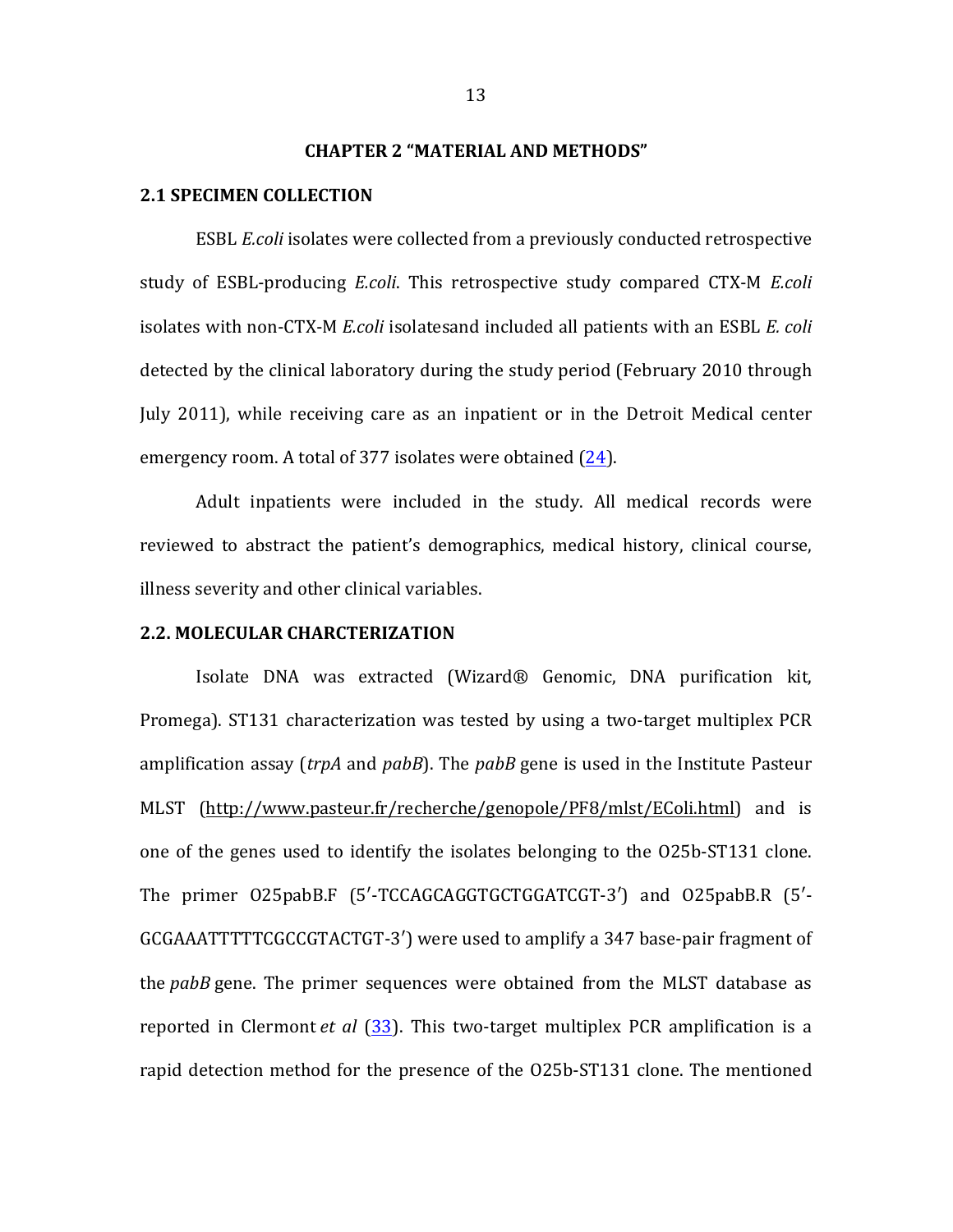assay included a positive PCR control for the successful amplification of the specific primer- *pabB* allele. The positive control was run so that negative results (i.e. no amplification) is known to not be because of quality concerns including poor DNA quality or failure of the PCR reaction. The control PCR targeted a 427 base-pair fragment of the *trpA* gene, which is another gene included in the Institute Pasteur MLST scheme. This target was amplified with primers *trpA.F* (5<sup>'</sup>-GCTACGAATCTCTGTTTGCC-3') and trpA.R (5'-GCAACGCGGCCTGGCGGAAG-3')(33).

## **2.3 THERMO-CYCLE CONDITIONS**

PCR was carried out in a 50  $\mu$ L volume containing 25  $\mu$ L of 20x Master Mix, 12  $\mu$ L of molecular water, 5  $\mu$ L of the *pabB* primers and 3  $\mu$ L of the *trpA* primers, and 5  $\mu$ l of purified DNA (Wizard® Genomic, DNA purification kit, Promega). PCR tubes were used for the final mixture and following thermo-cycle conditions were used: denaturation 10 min at 95°C, 30 cycles of 30 s at 95°C, 1 min at 60°C and 1 min at 72 $\degree$ C and a final extension step of 5 min at 72 $\degree$ C with a final hold at 4 $\degree$ C. PCR products were loaded on 2% agarose gel with SYBR® Safe DNA gel stain and 1x TBE solution. After electrophoresis, gels were photographed under Blue light. Results with both the trpA and pabB bands identified the O25b-ST131 clone (figure 2).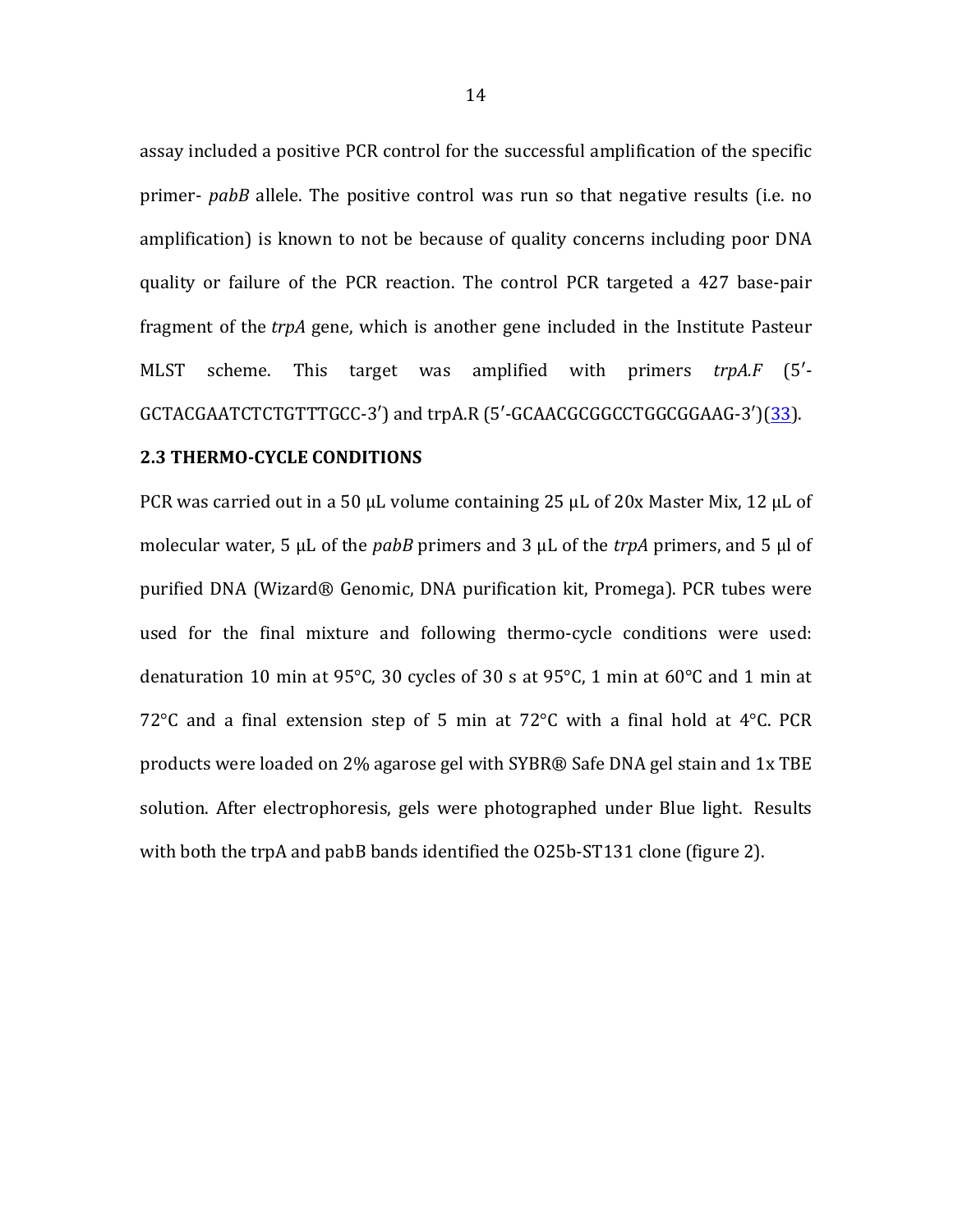

FIGURE 1. GEL PICTURES: PCR detection of *Escherichia coli* 025b-ST131 clone The presence of both the bands trpA and pabB indicates the ST131 existence.

In figure 1, the upper band is *trpA* and the lower band is *pabB*. Presence of both the bands confirms the O25b-ST131 clone. The numbers labeled in the pictures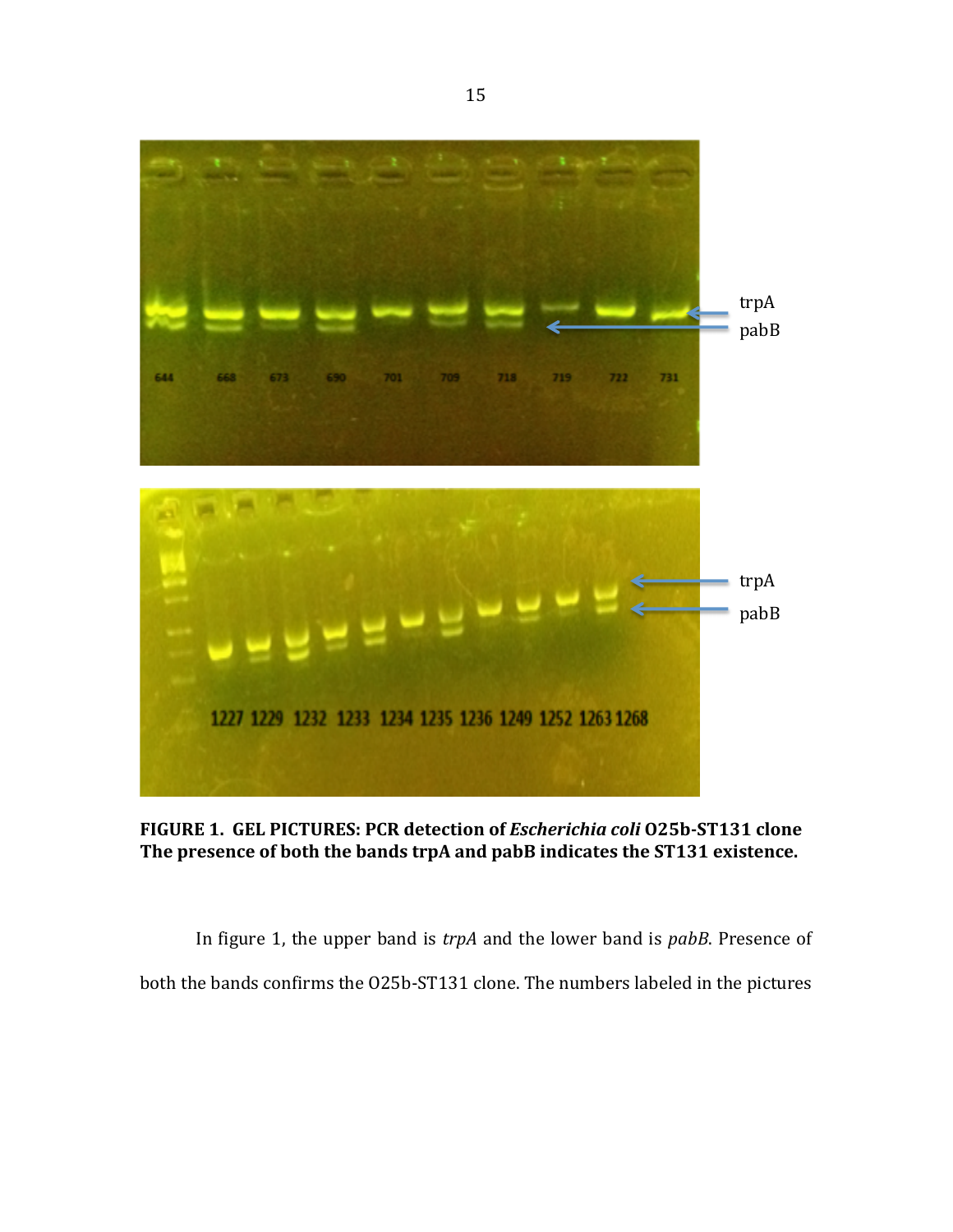are the isolate numbers. All were  $ST131$  except  $701,719, 722, 731, 1227, 1235$  and 1249. 

#### **2.4. VALIDATION OF THE RAPID DETECTION ASSAY**

In this study we observed ST131 is highly prominent among the ESBL *E.coli* isolates. About 83.7% isolates were ST131. To confirm whether our results were valid, we performed validation of a selection of samples using MLST.

For the validation and confirmation of the rapid PCR assay, eight positive samples and 4 negative samples were randomly selected and MLST assay was performed on them. MLST assay is the standard assay, and includes testing of all the seven house-keeping genes that are adk, fumC, icd,  $gyrB$ , mdh,  $purA$ , and recA  $(http://mlst.ucc.ie)$  (30). Our results were accurate, when both MLST and rapid PCR assay results were compared. Additionally all samples testing negative by the ST131 rapid PCR method were tested a second time for confirmation.

## **2.5. STATISTICAL ANALYSIS**

The characteristics of patients with ST131 ESBL *E.coli* were compared to patients with non- ST131 ESBL *E.coli* using SPSS statistical software. Odds ratios and 95% confidence interval were generated for the comparison. P-values were calculated using chi-squared tests (p-values  $\lt 0.05$  considered significant).

Two logistic regression models were performed using SPSS to compare clinical outcomes between  $ST131$  and non $ST131$  groups as follows: Model 1: Dependent variable: Died in 3 months; Independent variable: ST131; and Model 2: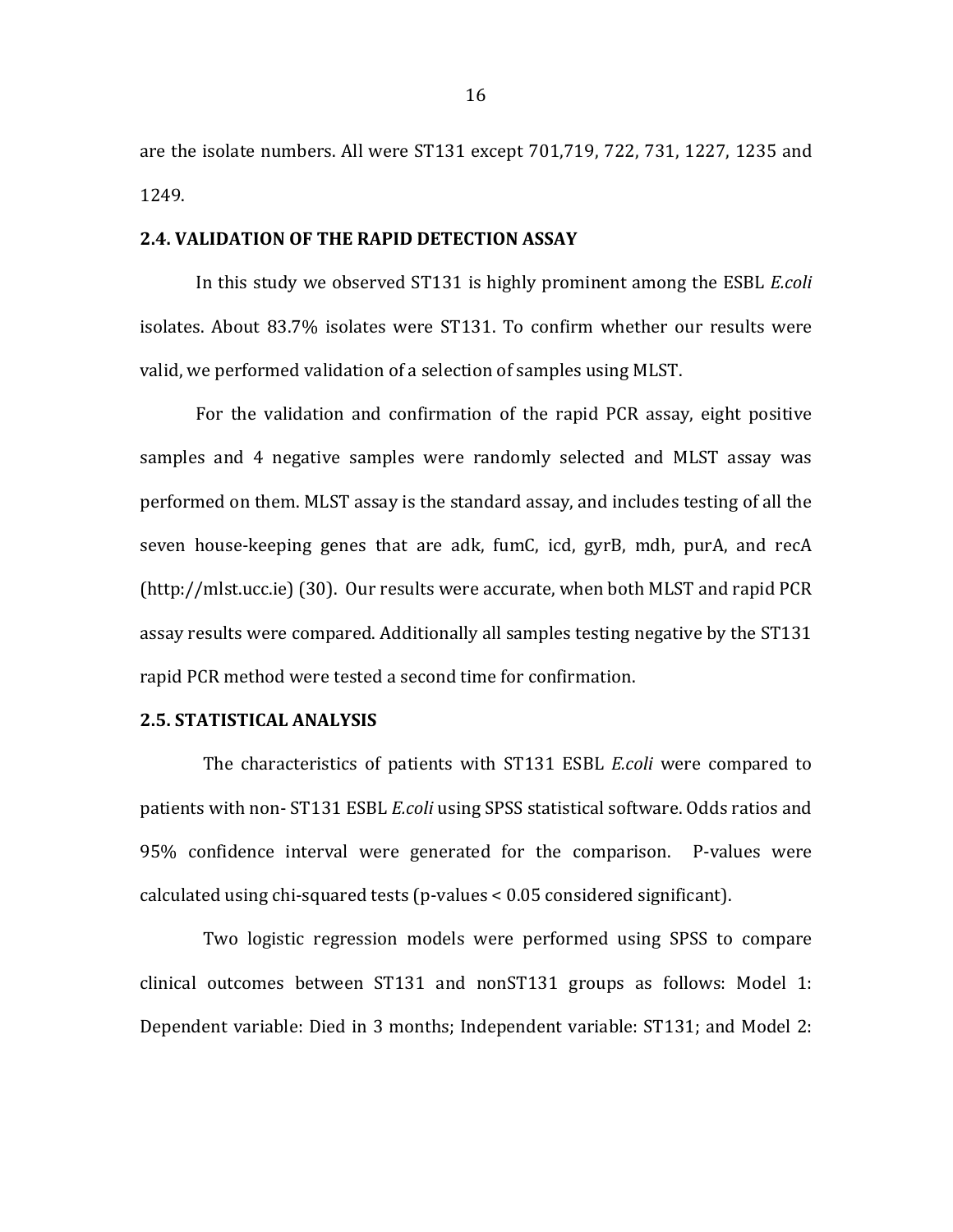Dependent variable: Died in 3 months; Independent variables: ST131 and Receipt of effective therapy  $<$  72 hours.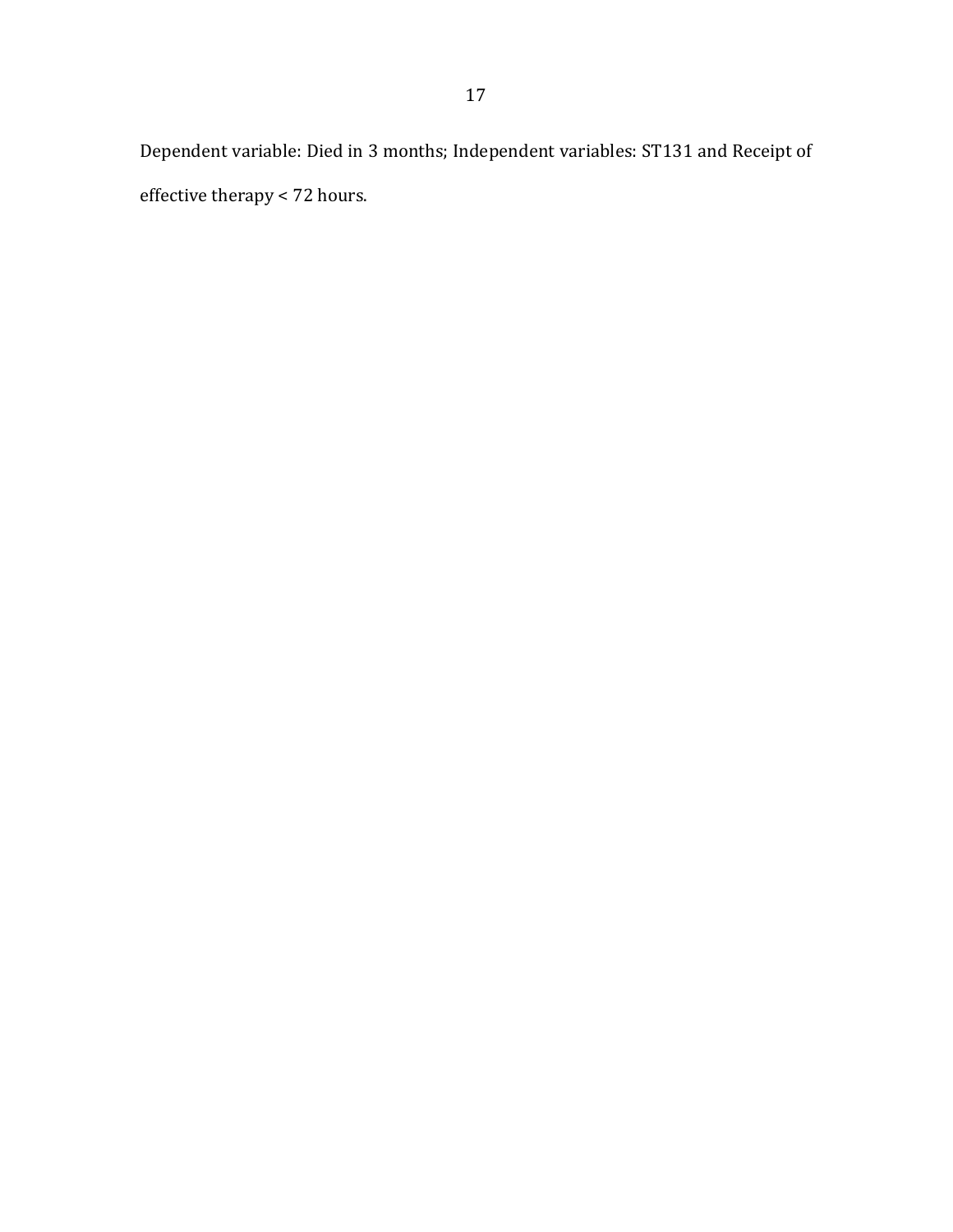### **CHAPTER 3 "RESULTS"**

#### **3.1 PATIENT/ISOLATE DISCRIPTION**

377 patients were considered for analysis and complete clinical and molecular data were available for  $369$  (97.8%).  $160$  (43.3%) were male. Age was categorized into three groups:  $18-30$ , 40-64 and patients who were 65 years of age or older (Table 1), with the most frequent age group overall being those who were 65 years of age or older. In most of the cases, urine specimens were recovered (281) isolates;  $74.5\%$ ), the remaining specimens were from blood  $(27 \text{ isolates})$ , sputum  $(24 \text{ isolates})$ , wound  $(14 \text{ isolates})$  and others  $(31 \text{ isolates})$ .

## **3.2 PHYLOGENETIC AND SEQUENCE TYPE DISTRIBUTION**

The objective of this cohort study was based on the detection of single ST group, i.e.  $ST131$ . From 369 isolates (of 377 total isolates in which 8 were missing), 309 were determined to be ST131 (83.7%). The distribution of ST131 within the group varied significantly among patient's age, and ST131 was highly prominent among the patients who were 65 years of age or older  $(60.8\%)$  (Table 1), although there was no significant difference when compared with non-ST131  $(61.7%)$  (pvalue=0.33). However we found a significant difference when  $40-64$  age group was compared between clonal groups, the percentage with ST131 in the 40-64 age range was  $32\%$  and with non-ST131 were  $21.7\%$  with p-value<0.01 (Table 1). ST131 distribution also did not vary significantly by gender, males comprised 44.3% of patients with ST131 isolates and 38.3% of those with non-ST131 isolates (pvalue= $0.39$ ) (Table 1).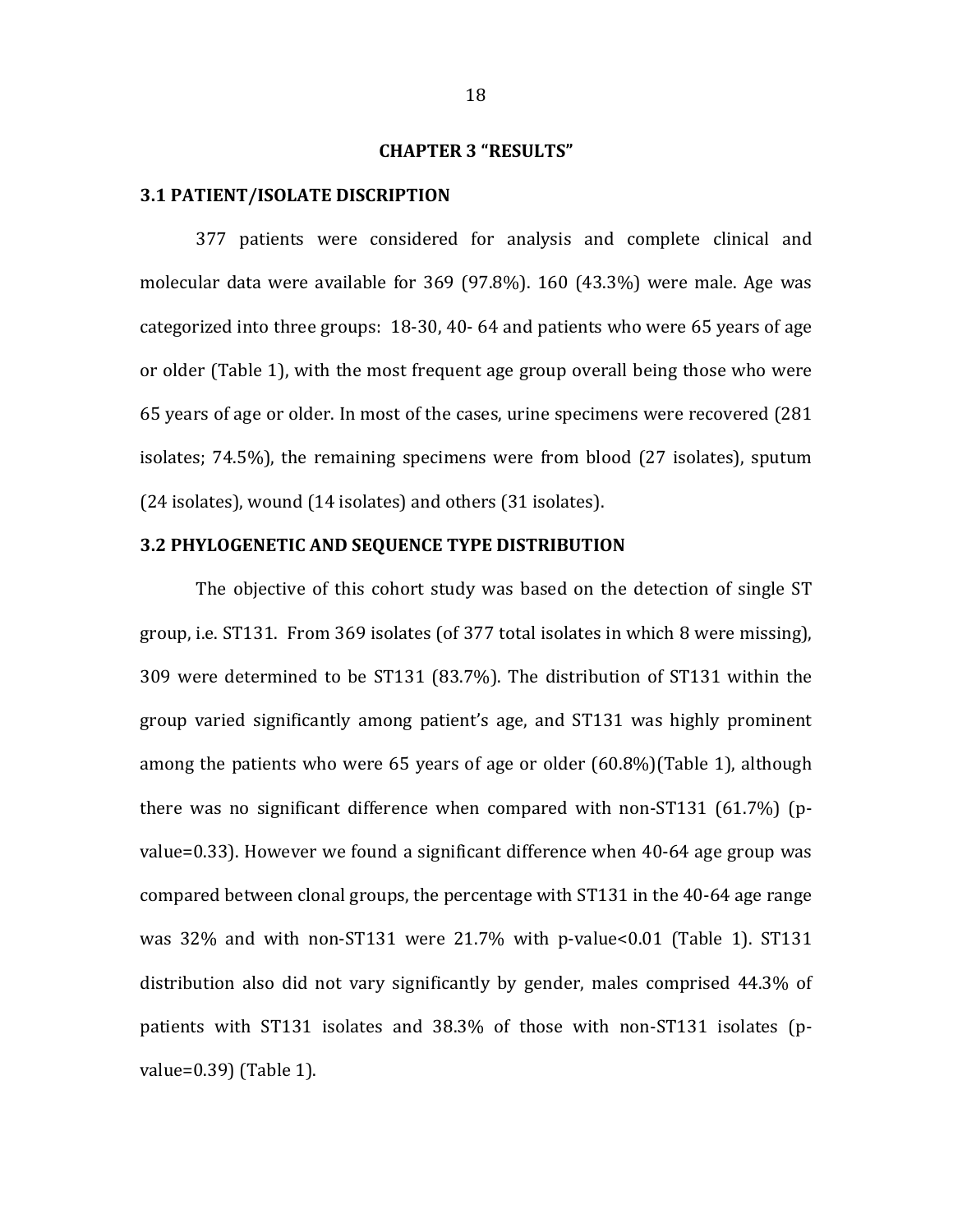ST131 was present among patients with clinical symptoms of pneumonia  $(29.4%)$  and UTI  $(31.7%)$  but there were no significant difference in distributions which compared to non-ST131, with p-value=0.66 and p-value=  $0.62$  respectively  $(Table 1)$ .

Out of 377 ESBL-producing *E. coli* isolates, the presence of CTX-M was detected in 325 isolates  $(86.2\%)$ . Of 325 CTX-M isolates, 283 isolates  $(76.7\%)$ specifically had CTX-M-15 detected. Among ST131 group 245 isolates (79.3%) were  $CTX-M-15$  (p-value < 0.01, compared to non-ST131). Whereas 51 isolates total of 325 CTX-M isolates (13.8%) had CTX-M-14 detected and among ST131, 41 isolates  $(13.3\%)$  were of CTX-M-14 (p-value = 0.49) (Table 1).

ST131 distribution was found to vary by severity of infection. 14.5% of isolates of ST131 were detected with multi-organ failure and 51.4% of isolates of ST131 were found to be associated with severe sepsis. However there was no significant difference among  $ST131$  and non- $ST131$  groups (p-value=0.66 and 0.62 respectively). 

Clinical outcomes including in-hospital mortality, three month mortality and in-hospital surgery were compared between ST131 and non-ST131 groups and they did not vary significantly (Table 2). There was a significant difference in additional hospitalization between two groups with p-value=0.04 (Table 2). Hours to effective therapy were compared and were not found to be significantly different (Table 3).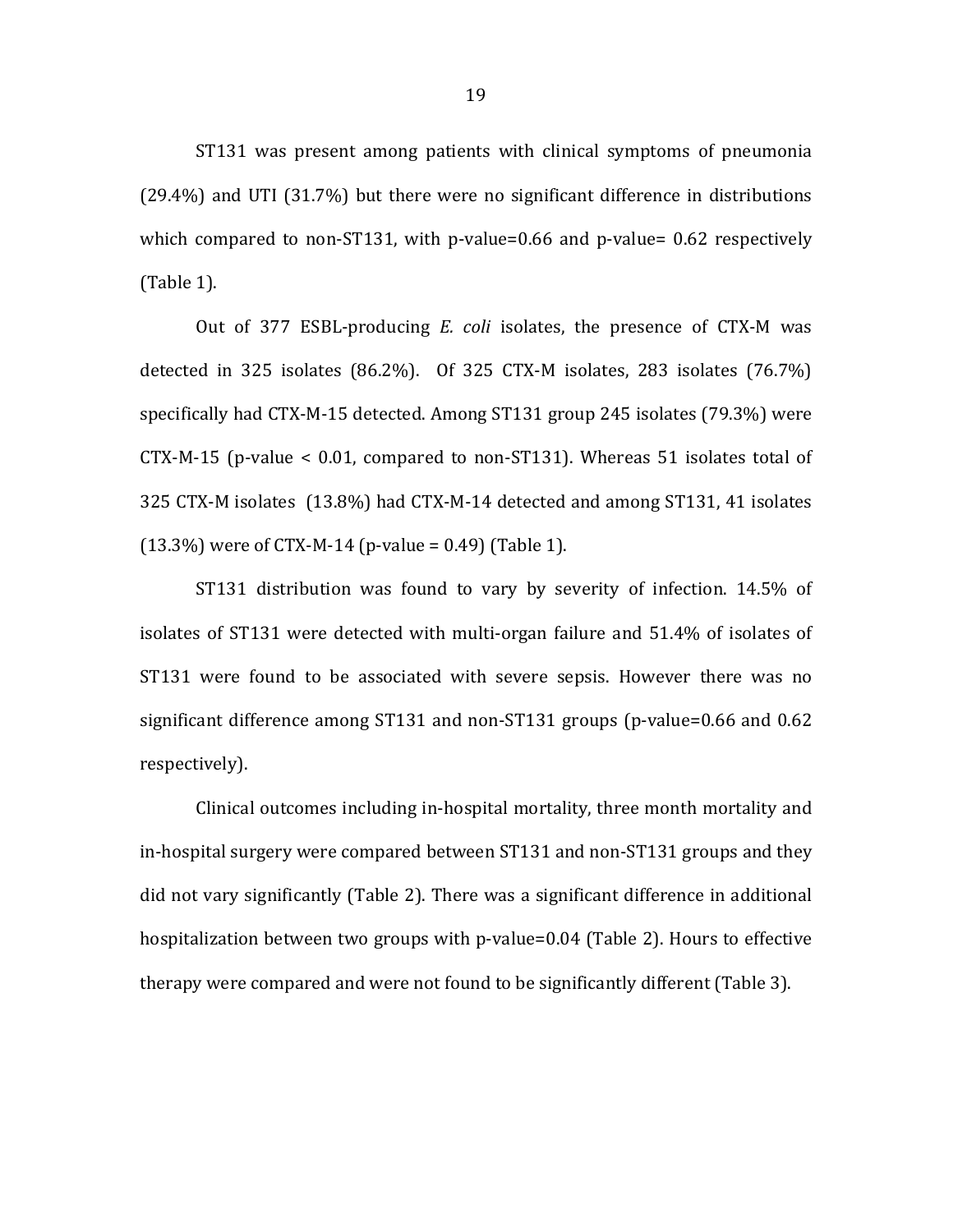# **CLINICAL CHARACTERISTICS OF PATIENTS:**

| Number of Isolates (% column) |                  |                    |                           |                            |                       |
|-------------------------------|------------------|--------------------|---------------------------|----------------------------|-----------------------|
| Characteristics               | All<br>$(n=366)$ | ST131<br>$(n=306)$ | non-<br>ST131<br>$(n=60)$ | 0 <sub>R</sub><br>(95% CI) | p-value               |
| AGE (yrs.)                    |                  |                    |                           |                            |                       |
| 18-39                         | 31               | 21                 | 10                        | 0.365                      | reference             |
|                               | $(8.4\%)$        | $(6.8\%)$          | $(16.7\%)$                | $(0.162 - 0.820)$          |                       |
| $40 - 64$                     | 112              | 99                 | 13                        | 1.704                      | $p$ -value< $0.01$    |
|                               | $(30.4\%)$       | $(32.0\%)$         | (21.7%)                   | $(0.881 - 3.294)$          |                       |
| $\geq 65$                     | 225              | 188                | 37                        | 0.965                      | $p$ -value= .33       |
|                               | $(61.0\%)$       | $(60.8\%)$         | $(61.7\%)$                | $(0.547 - 1.705)$          |                       |
| <b>GENDER</b>                 |                  |                    |                           |                            |                       |
| M                             | 160              | 137                | 23                        |                            | 1.281    p-value= .39 |
|                               | $(43.3\%)$       | $(44.3\%)$         | $(38.3\%)$                | $(0.727 - 2.258)$          |                       |
| PHYLOGENTIC DISTRIBUTION:     |                  |                    |                           |                            |                       |
| CTX-M-15                      | 283              | 245                | 38                        | 2.216                      | $p$ -value < $0.01$   |
|                               | (76.7%)          | $(79.3\%)$         | $(63.3\%)$                | $(1.225 - 4.009)$          |                       |
| CTX-M-14                      | 51               | 41                 | 10                        | 0.765                      | $p$ -value= .49       |
|                               | $(13.8\%)$       | $(13.3\%)$         | $(16.7\%)$                | $(0.360 - 1.626)$          |                       |
| <b>SEPSIS LEVEL:</b>          |                  |                    |                           |                            |                       |
| MULTIORGAN                    | 55               | 45                 | 10                        | 0.852                      | $p$ -value= .66       |
| - FAILURE                     | $(14.9\%)$       | $(14.5\%)$         | $(16.6\%)$                | $(0.403 - 1.802)$          |                       |
| <b>SEVERE SEPSIS</b>          | 192              | 159                | 33                        | 0.867                      | $p$ -value= .62       |
|                               | $(52.0\%)$       | $(51.4\%)$         | $(55.0\%)$                | $(0.498 - 1.511)$          |                       |
| <b>ICU TRANSFER</b>           | 53               | 48                 | 5                         | 2.023                      | $p$ -value= .15       |
|                               | $(14.3\%)$       | $(15.5\%)$         | $(8.3\%)$                 | $(0.770 - 5.315)$          |                       |
|                               |                  |                    |                           |                            |                       |
| <b>CLINICAL SYMPTOMS:</b>     |                  |                    |                           |                            |                       |
| <b>PNEUMONIA</b>              | 107              | 91                 | 16                        | 1.147                      | $p$ -value= .66       |
|                               | $(28.9\%)$       | $(29.4\%)$         | $(26.6\%)$                | $(0.616 - 2.139)$          |                       |
| URINARY TRACT                 | 119              | 98                 | 21                        | 0.863                      | $p$ -value= .62       |
| <b>INFECTION</b>              | $(32.2\%)$       | (31.7%)            | $(35.0\%)$                | $(0.482 - 1.543)$          |                       |
| <b>RECENT</b>                 | 205              | 169                | 36                        | 0.805                      | $p$ -value= .45       |
| HOSPITALIZATION (55.5%)       |                  | $(54.6\%)$         | $(60.0\%)$                | $(0.458 - 1.413)$          |                       |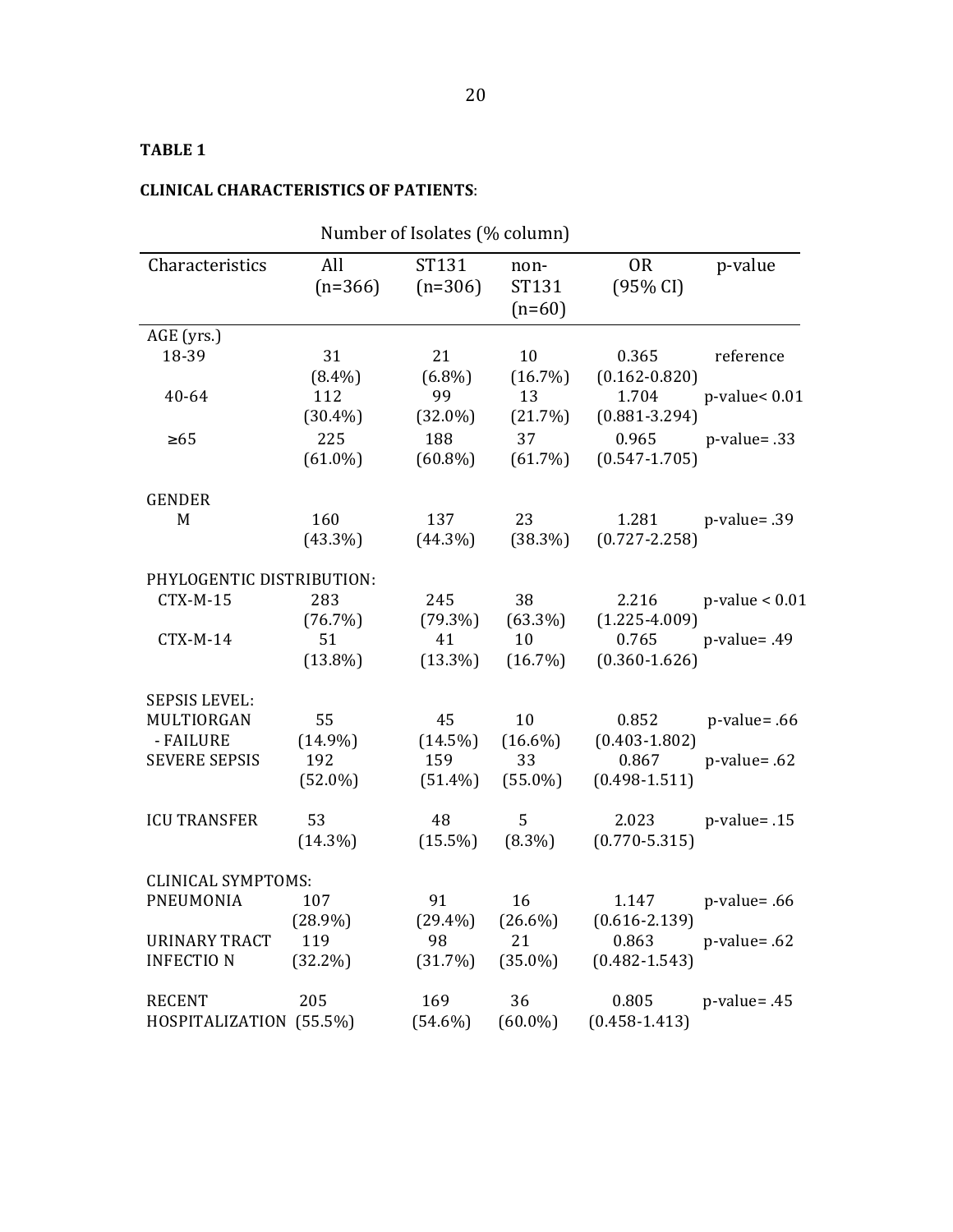| Characteristics All  | $(n=372)$                                      | ST131<br>$(n=309)$                              | non-ST131<br>$(n=60)$                             | <b>OR</b><br>(95%CI)     | p-value   |
|----------------------|------------------------------------------------|-------------------------------------------------|---------------------------------------------------|--------------------------|-----------|
| Died in              | 20                                             | 18                                              | $\overline{2}$                                    | 1.794                    | $p = .44$ |
| hospital             | $(5.4\%)$                                      | $(5.8\%)$                                       | $(3.3\%)$                                         | $(.415-.7.94)$           |           |
| Died in three        | 21                                             | 17                                              | $\overline{4}$                                    | 0.815                    | $p = .72$ |
| months               | $(5.7\%)$                                      | $(5.5\%)$                                       | $(6.7\%)$                                         | $(.264 - 2.51)$          |           |
| Additional           | 189                                            | 151                                             | 38                                                | 0.553                    | $p = .04$ |
| hospitalization      | $(51.2\%)$                                     | $(48.9\%)$                                      | $(63.3\%)$                                        | $(0.313 - 979)$          |           |
| Invasive             | 137                                            | 112                                             | 25                                                | 0.796                    | $p = .43$ |
| surgery              | $(37.1\%)$                                     | $(36.2\%)$                                      | $(4.7\%)$                                         | $(.453-1.40)$            |           |
| Effective<br>therapy | 223a<br>$(62.8\%)$<br>na=Patients<br>$(n=355)$ | 190b<br>$(64.4\%)$<br>$nb = ST131$<br>$(n=295)$ | 33c<br>$(58.0\%)$<br>nc=non-<br>ST131<br>$(n=57)$ | 1.316<br>$(.739 - 2.24)$ | $p = .35$ |

# **CLINICAL OUTCOMES FEATURING ACCORDING TO ST131 AND OTHER ISOLATES OF ESCHERICHIA COLI.**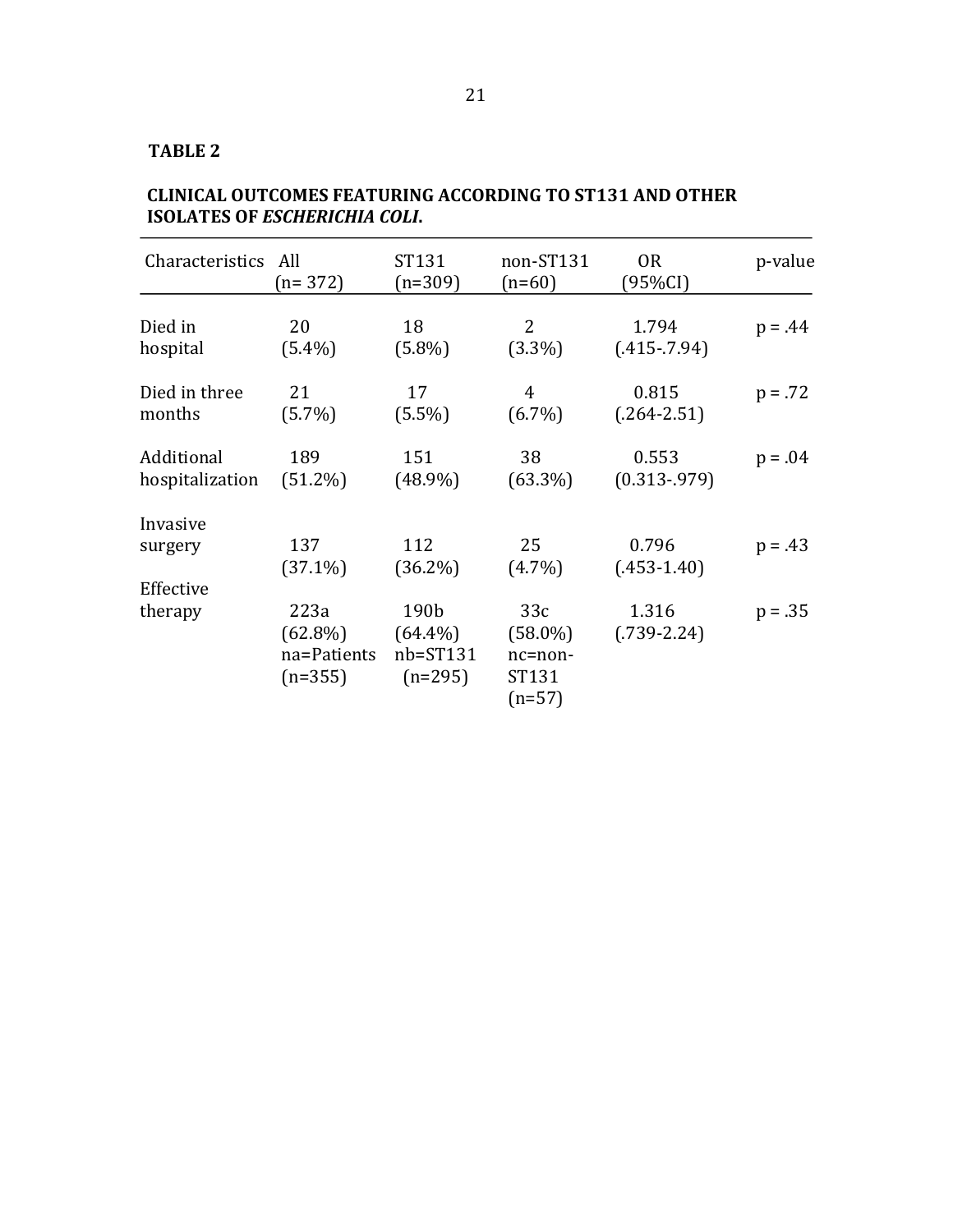# HOURS TO EFFECTIVE THERAPY WHEN EXPOSED TO ST131 AND OTHER **ISOLATES OF** *ESCHERICHIA COLI***.**

| <b>Total Patients</b>             | ST131      | non-ST131  | p-value           |  |
|-----------------------------------|------------|------------|-------------------|--|
| $(n=223)^a$                       | $(n=187)$  | $(n=33)$   |                   |  |
| Effective therapy $<$ 72 hours    |            |            |                   |  |
| 147                               | 122        | 25         | $p$ -value = 0.23 |  |
| $(65.9\%)$                        | $(65.2\%)$ | $(75.8\%)$ |                   |  |
| Effective therapy $\geq$ 72 hours |            |            |                   |  |
| 73                                | 65         | 8          |                   |  |
| (32.7%)                           | (34.7%)    | $(24.2\%)$ |                   |  |

n<sup>a</sup>= The total number of patients are those who underwent the effective therapy.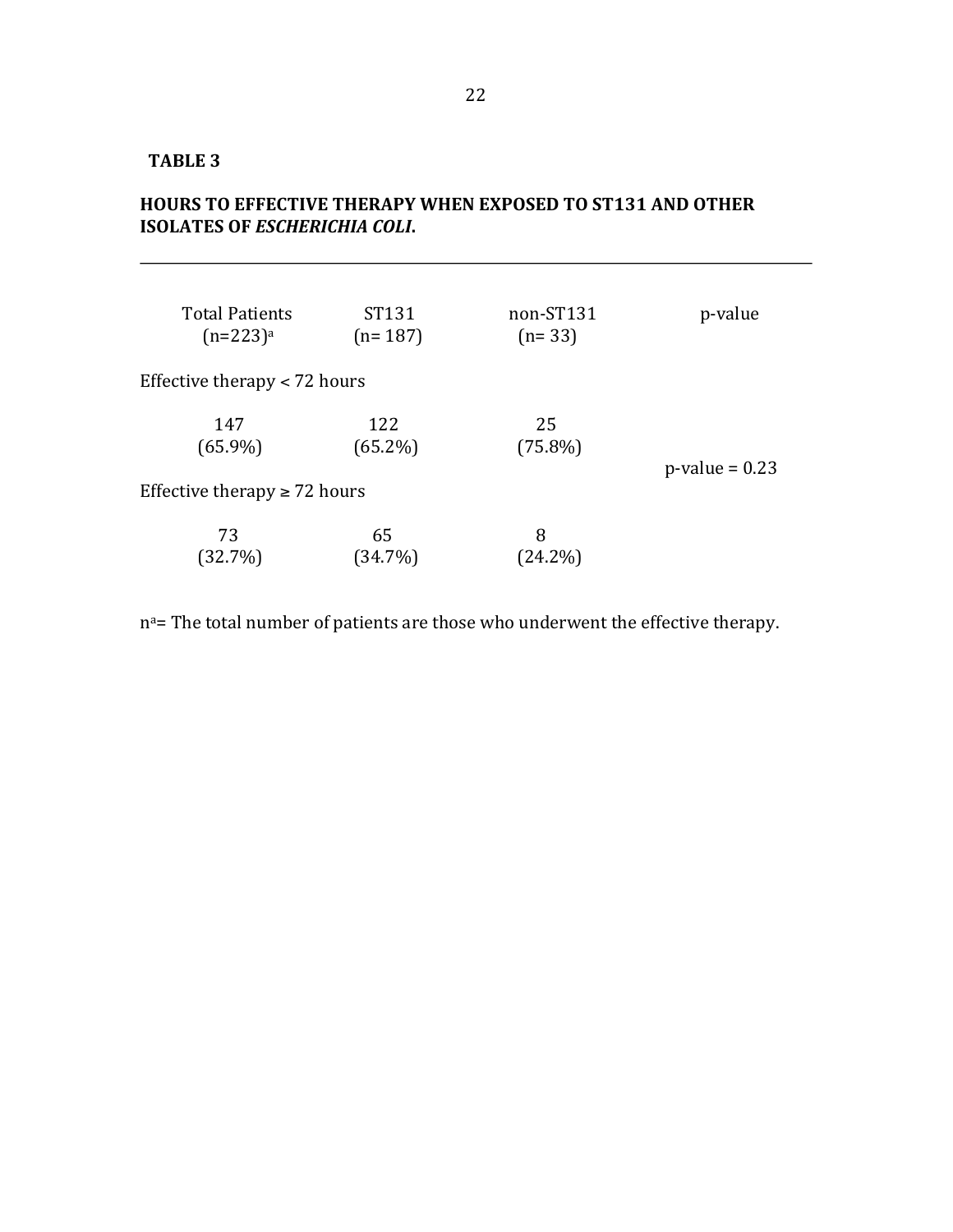#### **3.3 RESISTANCE DISTRIBUTION**

The resistance profiles of the isolates against antimicrobial agents were collected as part of the previous study (23). The study collected the anti-microbial susceptibility and MICs results of ESBL-producing *E.coli* from Detroit Medical Center from February 2010 through July 2011. The study provided the MICs breakpoints for non-susceptibility of antibiotics. Susceptibility testing of *E.coli* was performed using an automated-broth microdilution system according to the Clinical and Laboratory Standards Institute criteria and the positive ESBL tests were confirmed by disc diffusion test (23). Antimicrobial resistance profiles of ST131 isolates were compared with antimicrobial resistance profiles of non-ST131 isolates (Table 4). The ESBL *E.coli* isolates showed high rates of resistance to most antibiotics especially to  $\beta$ - lactams and fluoroquinolones. A significant difference was found in the prevalence of fluoroquinolone resistance in ST131 isolates compared to non-ST131 isolates. We compared two fluoroquinolones ciprofloxacin and levofloxacin, and the p-value was same in both the cases  $(p=0.03)$ (Table 4). Also, we observed a high proportion of resistance against cefepime by  $ST131$  isolates  $(82.2\%)$ , but it was not significantly different from the ST131 group.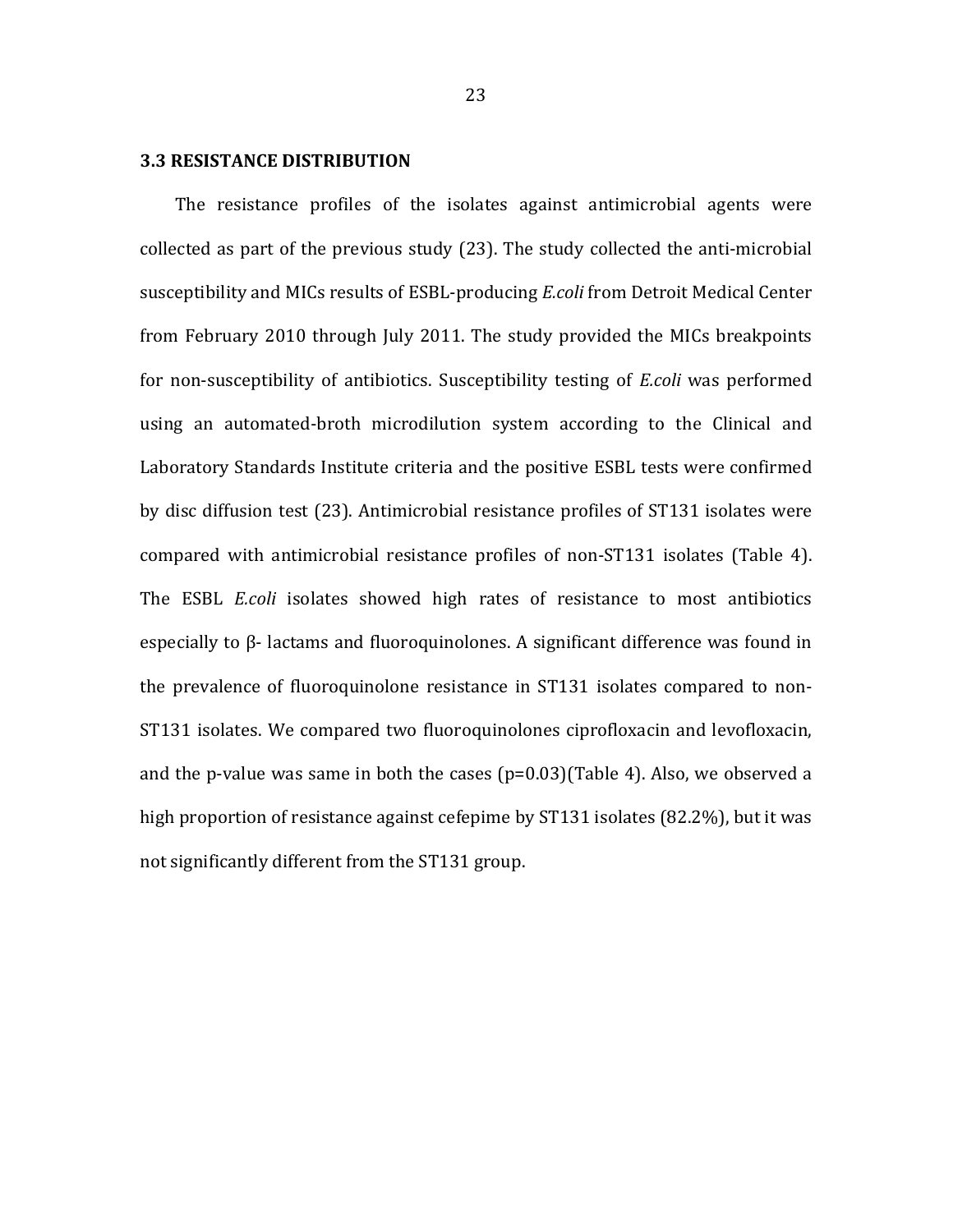# **ANTIMICROBIAL RESISTANCE AMONG ST131 ISOLATES OF** *ESCHERICHIA COLI*

| Antimicrobial                      | All<br>$(n=366)$  | ST131<br>$(n=306)$ | non-<br>ST131<br>$(n=60)$ | <b>OR</b><br>(95% CI)   | p-value |
|------------------------------------|-------------------|--------------------|---------------------------|-------------------------|---------|
| Ampicillin                         | 362<br>$(99.0\%)$ | 301<br>$(98.4\%)$  | 58<br>$(96.7\%)$          | 2.07<br>$(.39-10.9)$    | 0.38    |
| Ciprofloxacin                      | 329<br>$(89.9\%)$ | 279<br>$(91.2\%)$  | 49<br>$(81.7\%)$          | 2.32<br>$(1.08 - 4.98)$ | 0.03    |
| Levofloxacin                       | 329<br>$(89.9\%)$ | 279<br>$(91.2\%)$  | 49<br>$(81.7\%)$          | 2.32<br>$(1.08 - 4.98)$ | 0.03    |
| Cefepime                           | 300<br>$(82.0\%)$ | 254<br>$(82.2\%)$  | 44<br>$(73.3\%)$          | 1.78<br>$(0.93 - 3.39)$ | 0.08    |
| Tetracyclines                      | 217<br>$(59.3\%)$ | 181<br>$(59.1\%)$  | 35<br>$(58.3\%)$          | 1.03<br>$(0.59 - 1.81)$ | 0.90    |
| Gentamycin                         | 168<br>$(46.0\%)$ | 142<br>$(46.4\%)$  | 23<br>$(38.3\%)$          | 1.39<br>$(0.79 - 2.45)$ | 0.25    |
| Tobramycin                         | 205<br>$(56.0\%)$ | 175<br>$(57.2\%)$  | 30<br>$(50.0\%)$          | 1.33<br>$(0.77 - 2.33)$ | 0.30    |
| Piperacillin/tazobactam<br>(Zosyn) | 36<br>$(9.83\%)$  | 28<br>$(9.15\%)$   | 8<br>$(13.3\%)$           | 0.66<br>$(0.28 - 1.16)$ | 0.31    |

Number of Isolates (% column)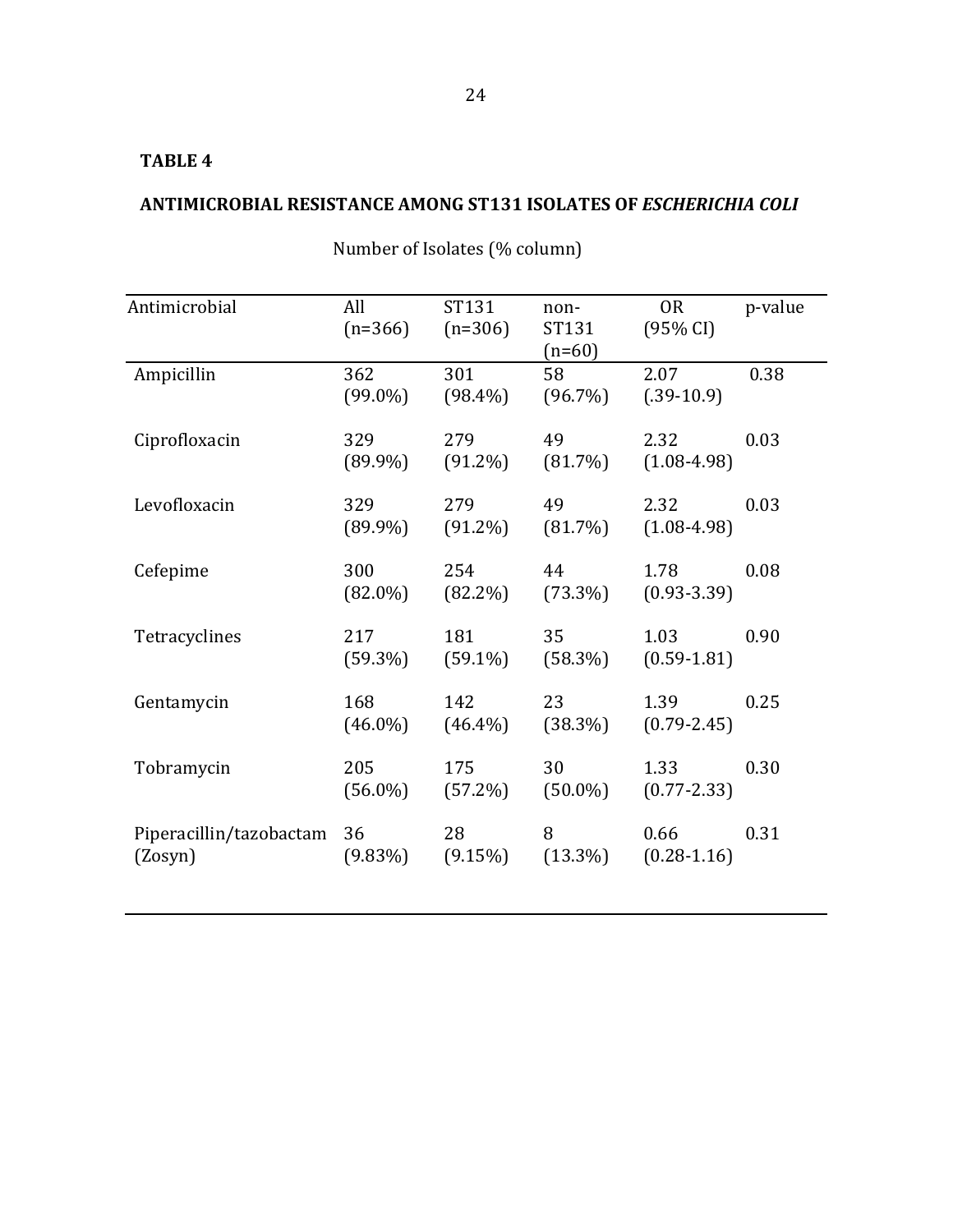## **3.4 LOGISTIC REGRESSION ANALYSIS**

Regression analysis was performed using SPSS software.

## **MODEL 1.**

**TABLE 5**

# **MULTIVARIATE ANALYSIS PREDICTING LIKELIHOOD OF PATIENTS DIED** WITHIN THREE MONTHS AFTER BEING EXPOSED TO ST131

| <b>Variable</b> | Odd ratio (95% confidence interval) | p-value |
|-----------------|-------------------------------------|---------|
| <b>ST131</b>    | $1.136(0.318-4.056)$                | 0.845   |

The odds ratio for the association between ST131 *E.coli* infection, compared to non-ST131 infection, and death within three months is 1.136. However, the confidence interval  $(95\%$  C.I.: 0.318, 4.059) and the p-value  $(p=0.845)$  indicate that this association is not statistically significant.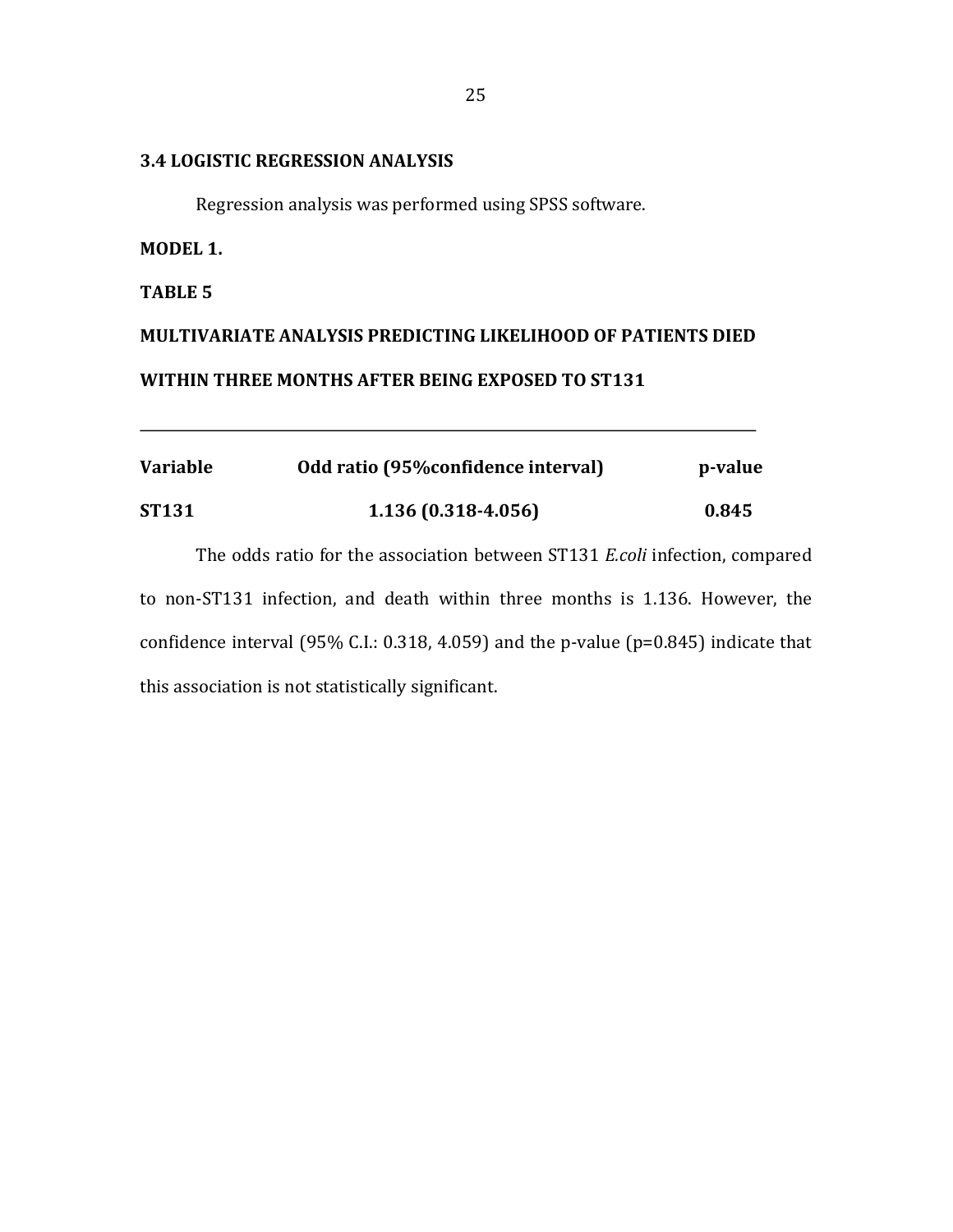**MODEL 2.**

## **TABLE 6**

# **MULTIVARIATE ANALYSIS PREDICTING LIKELIHOOD OF PATIENTS DIED** WITHIN THREE MONTHS AFTER BEING EXPOSED TO ST131 AND RECEIPT OF **EFFECTIVE THERAPY LESS THAN 72HRS**

| <b>Variable</b>                                        | Odd ratio (95% confidence interval) | p-value |
|--------------------------------------------------------|-------------------------------------|---------|
| <b>ST131</b>                                           | 2.635 (0. .325-21.352)              | 0.364   |
| <b>Receipt of effective</b><br>therapy Less than 72hrs | $0.312(0.067 - 1.464)$              | 0.140   |

In this model too, the magnitude of the association with ST131 is controlled for the effect of timing of effective therapy. Individuals with ST131 are at high risk (odd ratio is 2.635) of death within three months of infection, however, similar to other models, this model is not statistically significant with p-value  $> 0.05$ .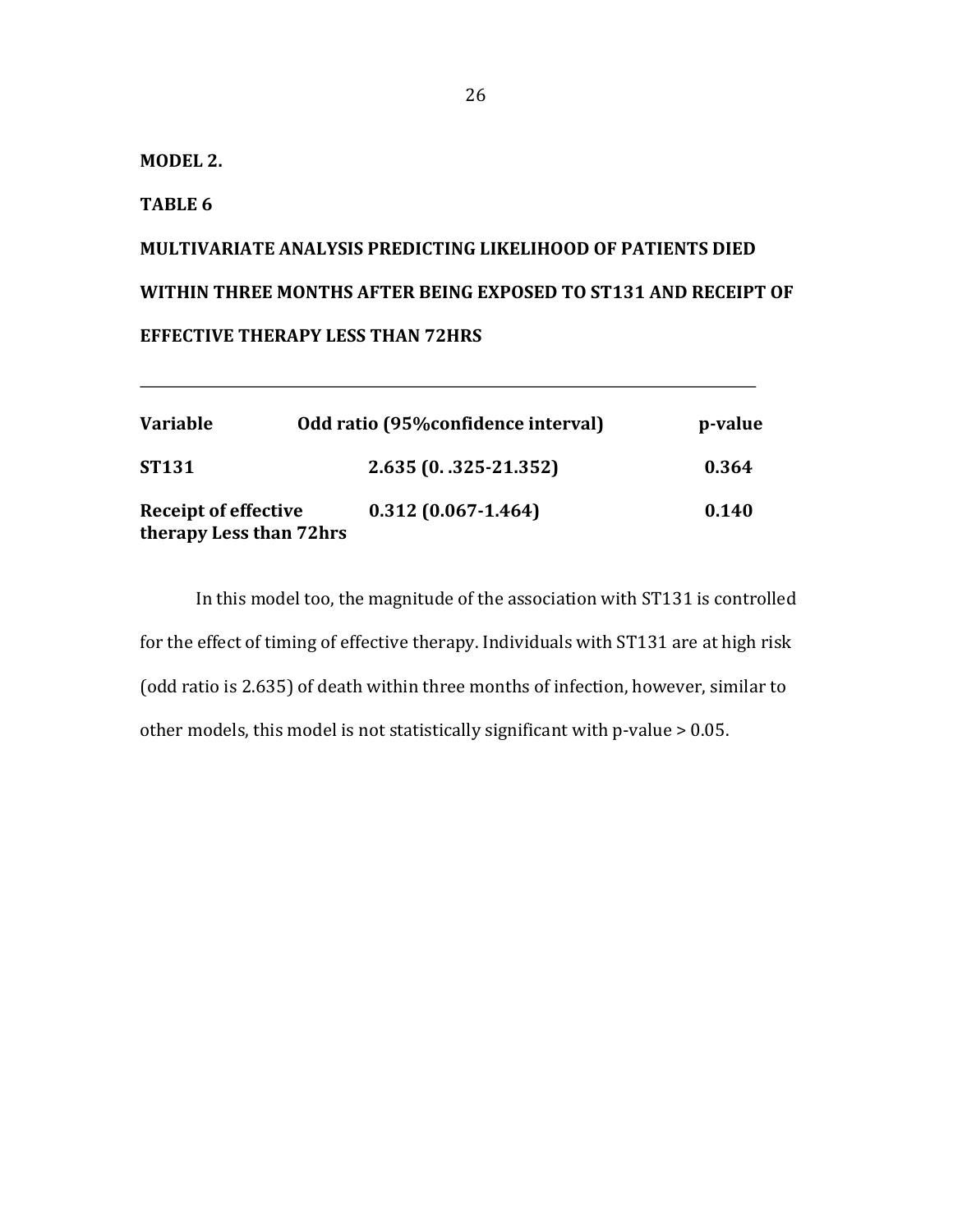#### **CHAPTER 4 "DISCUSSION AND CONCLUSION"**

#### **4.1. DISCUSSION**

In this study, we characterized the ESBL *E.coli* ST131 isolates that were obtained from the Detroit Medical Center health care system from February 2010 through July 2011. The prevalence of  $ST131$  varied according to the patient age, phylogenetic distribution and fluoroquinolones resistance. In age group 40-64, there was a significant difference between the groups with  $p$ -value<0.001, individuals in this age group were more common in the  $ST131$  group  $(32%)$  than in the non-ST131 group  $(21.7%)$  (Table1). We observed no statistical difference in prevalence of ST131 by gender.

CTX-M-15 was observed in 76.7% of ESBL *E.coli* isolates, and observed in 79.3% of ST131 isolates. Our data corresponds to reports from others that ST131 is largely responsible for the spread of  $CTX-M-15$  resistance elements globally  $(28)$ . There is a significant difference in occurrence of  $CTX-M-15$  between  $ST131$  (79.3%) and non-ST131  $(63.3\%)$  with p-value<0.01 (Table 1). CTX-M-14 was also reported with 13.8% of total isolates, but it was not statistically significant.

Urinary tract infections  $(32.2\%)$  and pneumonia  $(28.9\%)$  were observed most frequently in our study population of patients with ESBL *E.coli* infections. In this study, ESBL *E.coli* ST131 identification was mostly confined to urine, reflecting the distribution of the overall population.

We also compared hours to effective therapy between the patients infected with ST131 and patients with non- ST131 (Table 3). There was no significant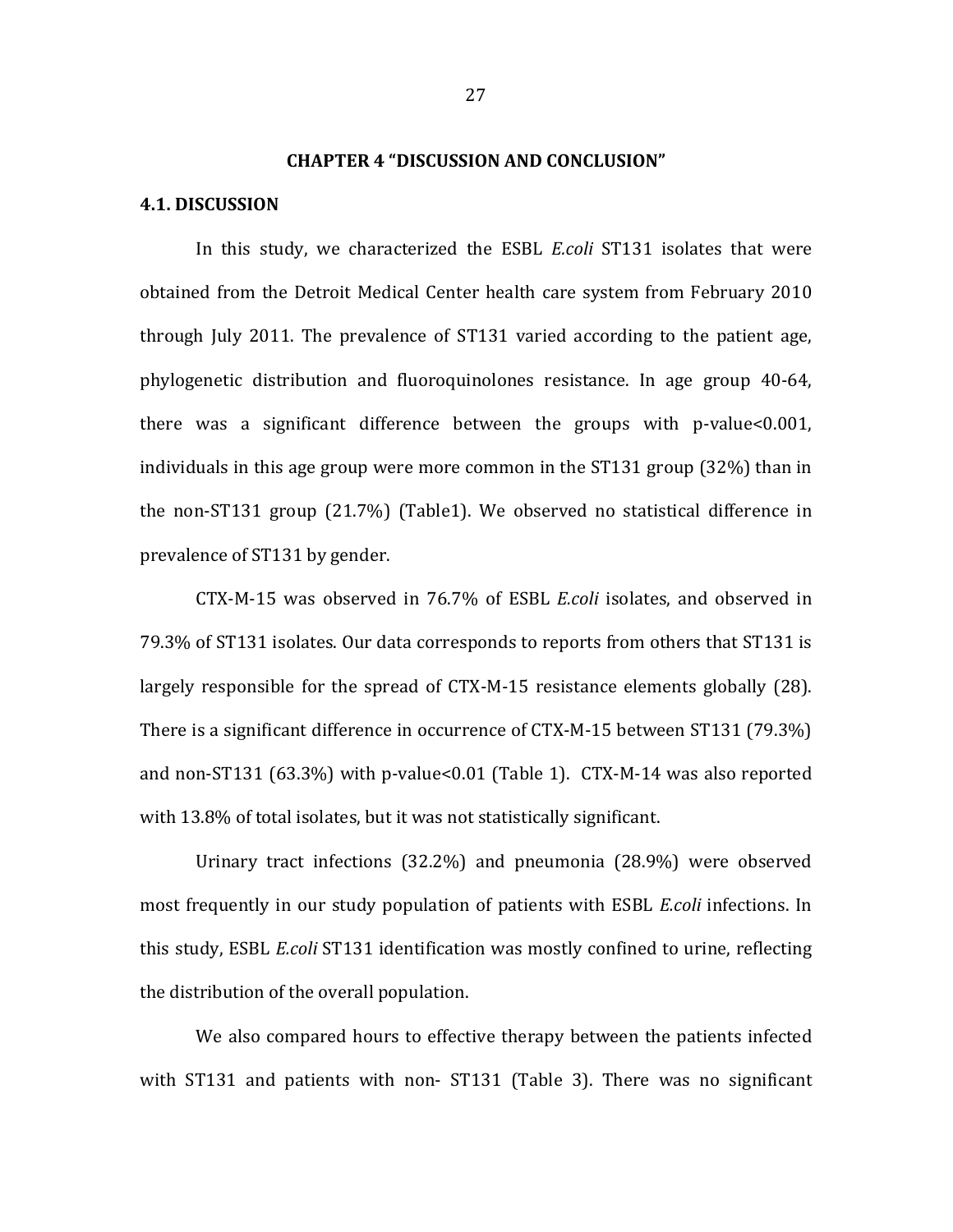difference, although effective therapy given within 72 hours was more common in case with patients with non-ST131  $(75.8\%)$  and effective therapy given after 72 hours was present more often in patients with ST131 (34.7%) compared to non-ST131.

ST131 showed high resistance against fluoroquinolones. Risk of existing resistance against ciprofloxacin was more prominent among patients with ST131  $(91.2\%)$  as compared to patients with non-ST131  $(81.7\%)$  with p-value=0.03, shown in Table 4. As with ciprofloxacin, levofloxacin resistance was more seen among patients with ST131  $(91.2\%)$  when compared to patients with non-ST131  $(81.7%)$  with p-value=0.03 (Table 4). We also observed a high prevalence of resistance against  $\beta$ -lactams and carbapenems, but the comparison was not statistically significant.

The strength of this study was the larger sample size and the availability of ESBL *E.coli* isolates, which were obtained from a previously conducted retrospective study of sequential clinical isolates. For characterization, we used two-target multiplex PCR amplification (trpA and pabB), which is a preferred technique to standard MLST as its results are more efficient and large studies are easily conducted by this method. The two-target multiplex PCR amplification assay is based on detecting two single nucleotide polymorphisms (SNPs), namely thymine-144 and adenine-450, in *pabB*. This combination is unique to ST131 and the occurrence of both of these *pabB* SNPs implies that an isolate belongs to ST131 (34).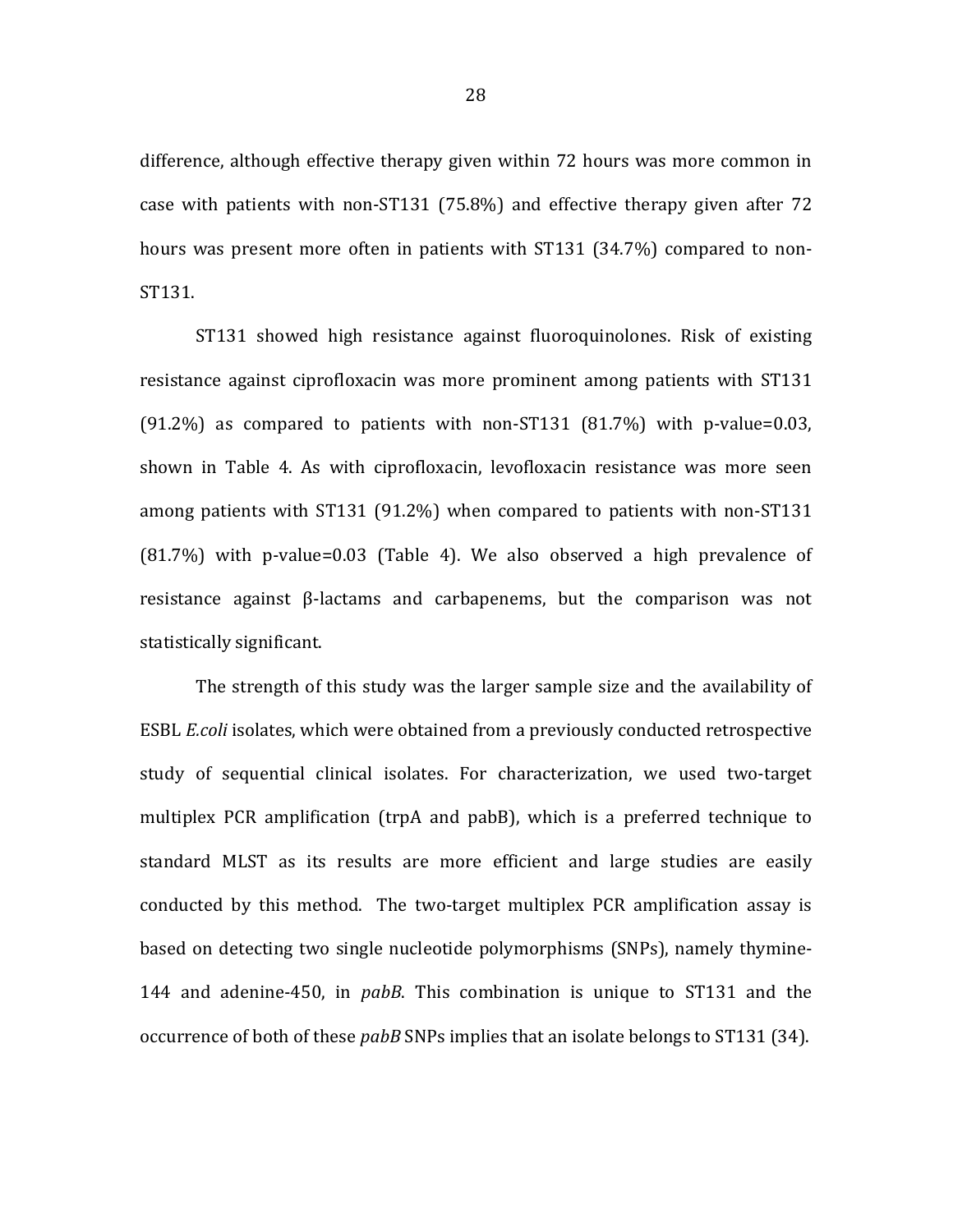The primary study limitation was that we did not confirm the two-target multiplex PCR amplification (trpA and pabB) with standard MLST for each isolate.

However, we choose a selection of isolates from two groups i.e. ST131 and non-ST131, and did the standard MLST PCR for confirmation.

## **4.2 CLINICAL OUTCOMES**

We performed a multivariate analysis comparing patients with ESBL *E.coli* ST131 and ESBL *E.coli* non-ST131 isolates. We investigated independent predictors of three-month-mortality, including ST131 and effective therapy within 72 hours. This is an important confounder, as this investigation has not been performed in previous studies. The study concluded that there is high mortality among patients with ST131, as out of 20 patients who died in hospital, 18 patients were with ST131 and only 2 were with non-ST131. However, there was no statistical significance when two groups were compared.

## **4.3 CONCLUSION**

The global emergence of ST131 is one of the major reasons for the spread of ESBL *E.coli* infections. ST131 can be considered the driving factor for the spread of CTX-M-15. There is an increased rate of resistance against antibacterial agents i.e. fluoroquinolones and cephalosporins due to over exposure to antibiotics. With continued antibiotic exposure, it is possible that the ST131 clone can develop resistance against fosfomycin and pivmecillinam, which are empiric treatments for ESBL *E.coli* infections. Though we did not find any significant clinical difference between the infections caused by ESBL *E.coli* ST131 and infections caused by ESBL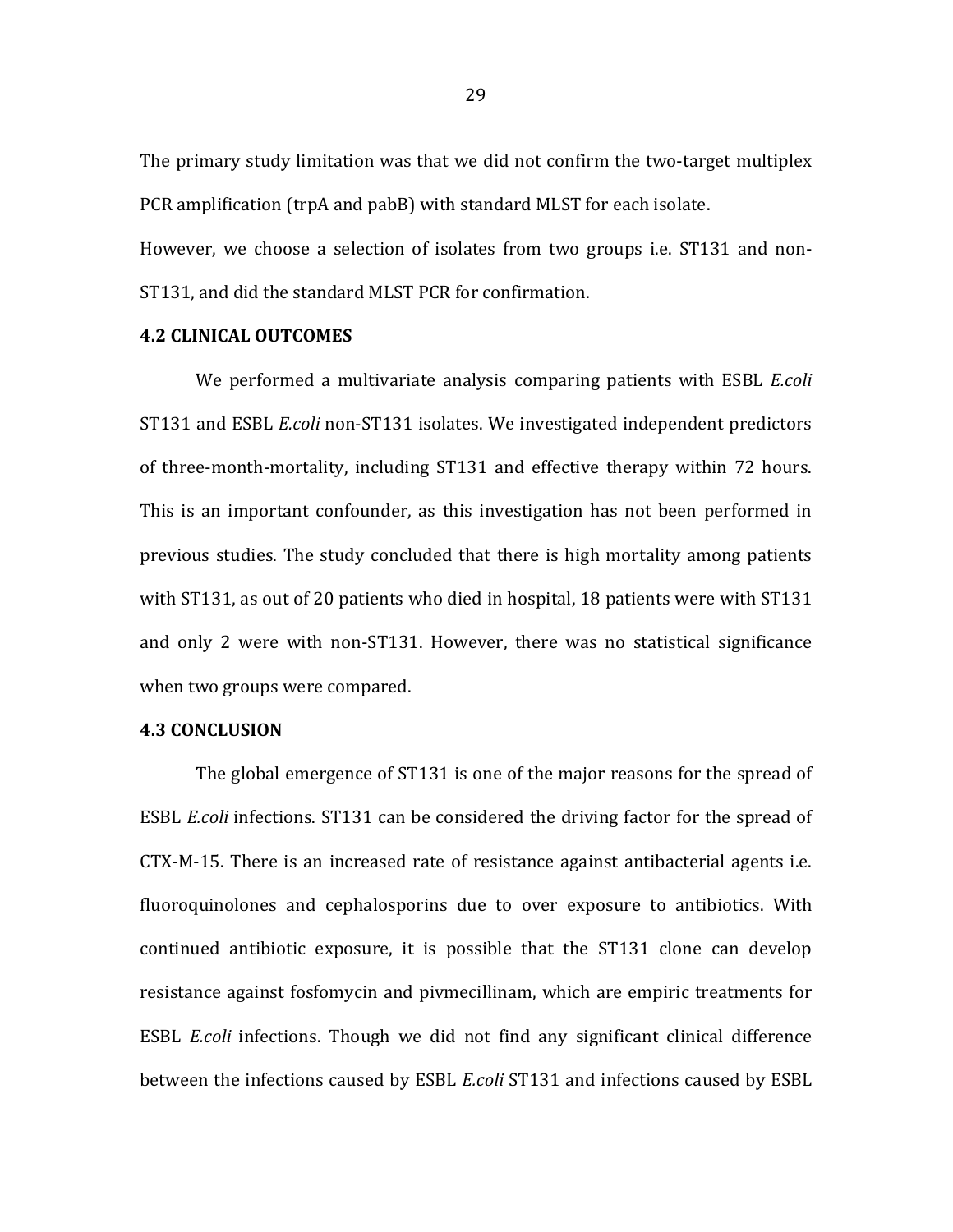*E.coli* non-ST131, despite controlling for time to effective therapy, we found a remarkably high prevalence of ST131 among patients treated for *E. coli* infection. In summary, we did not find any evidence that ST131 is more virulent than non-ST131 as there was no significant difference in clinical outcomes between the two groups.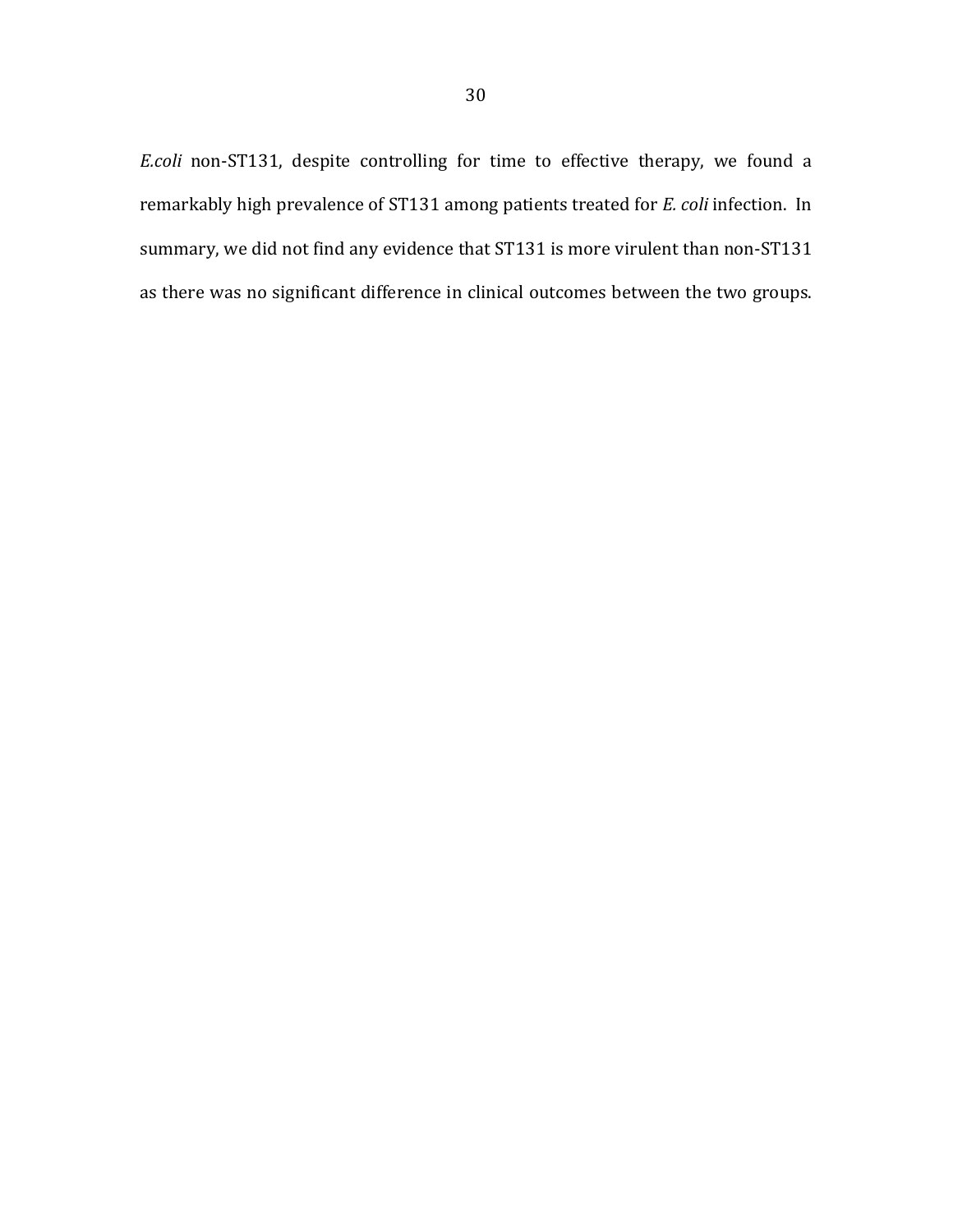#### **REFERENCES**

1. Banerjee R, Johnson JR. A new clone sweeps clean: the enigmatic emergence of Escherichia coli sequence type 131. Antimicrob Agents Chemother. 2014;58(9):4997-5004.

2. Calbo E, Romaní V, Xercavins M, Gómez L, Vidal CG, Quintana S, et al. Risk factors for community-onset urinary tract infections due to Escherichia coli harbouring extended-spectrum β-lactamases. Journal of Antimicrobial Chemotherapy. 2006;57(4):780-3.

3. Manges AR, Johnson JR, Foxman B, O'Bryan TT, Fullerton KE, Riley LW. Widespread distribution of urinary tract infections caused by a multidrug-resistant Escherichia coli clonal group. New England Journal of Medicine. 2001;345(14):1007-13.

4. Centers for Disease Control and Prevention (U.S.). Epidemiology Program Office., Centers for Disease Control and Prevention (U.S.). Public Health Practice Program Office. Foodborne disease outbreak investigation, epidemiologic case study. A multistate outbreak of E. coli 0157:H7 infection. Atlanta, Ga.: U.S. Dept. of Health and Human Services, Public Health Service, Centers for Disease Control and Prevention, National Center for Infectious Diseases, Epidemiology Program Office, Public Health Practice Program Office,; 2002. Available from: Cover: http://purl.access.gpo.gov/GPO/LPS54674

Text: http://purl.access.gpo.gov/GPO/LPS54675.

31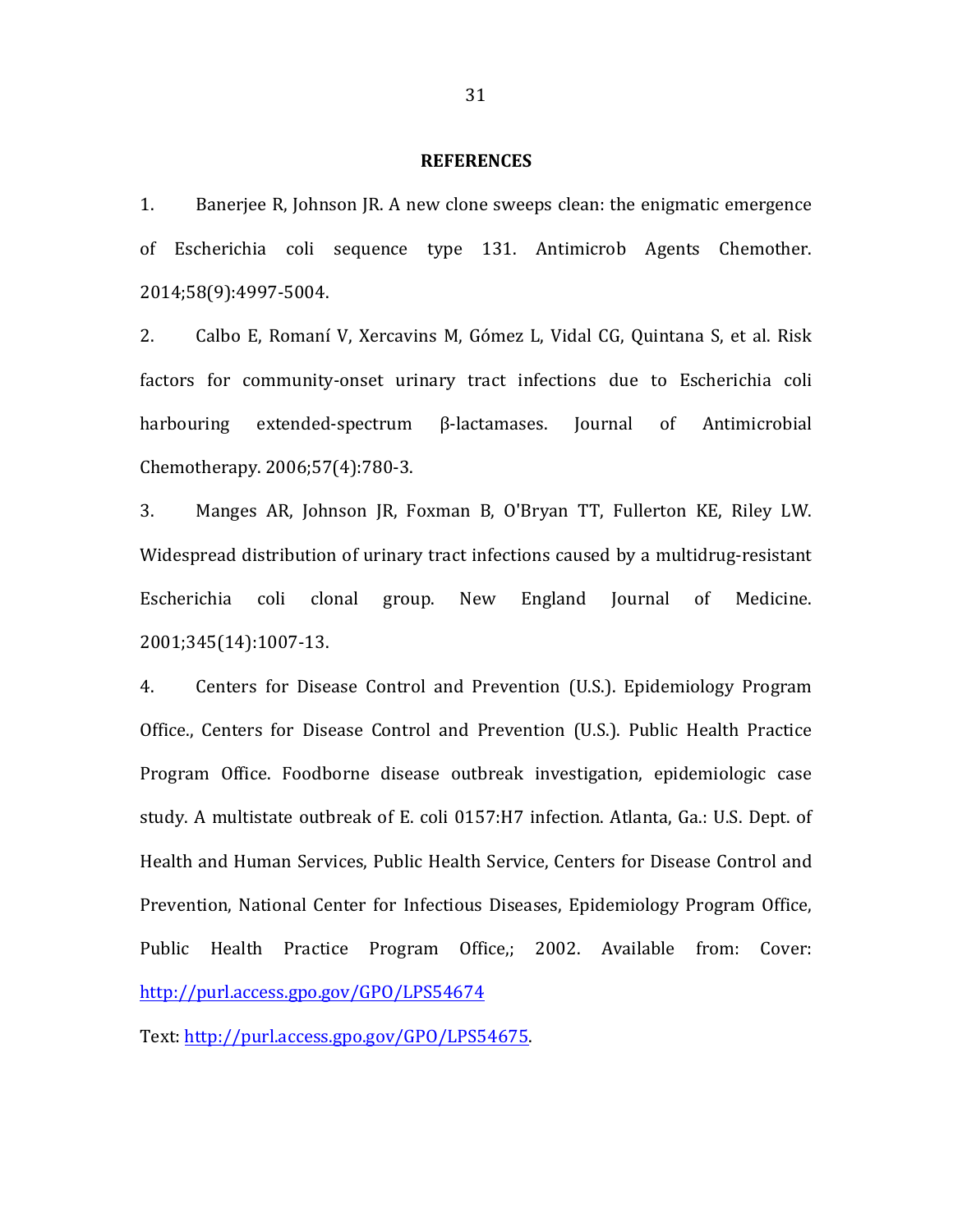bacteria. Microbiological reviews. 1982;46(3):241-80.

6. Orskov F, Orskov I. Escherichia coli serotyping and disease in man and animals. Canadian journal of microbiology. 1992;38(7):699-704.

7. Nataro JP, Kaper JB. Diarrheagenic Escherichia coli. Clinical Microbiology Reviews. 1998;11(1):142-201.

8. Tamura K, Sakazaki R, Murase M, Kosako Y. Serotyping and categorisation of Escherichia coli strains isolated between 1958 and 1992 from diarrhoeal diseases in Asia. Journal of medical Microbiology. 1996;45(5):353-8.

9. Clermont O, Bonacorsi S, Bingen E. Rapid and simple determination of theEscherichia coli phylogenetic group. Applied and environmental microbiology. 2000;66(10):4555-8.

10. **Johnson JR, Stell AL. Extended virulence genotypes of Escherichia coli strains** from patients with urosepsis in relation to phylogeny and host compromise. Journal of Infectious Diseases. 2000;181(1):261-72.

11. Katouli M. Population structure of gut Escherichia coli and its role in development of extra-intestinal infections. Iranian Journal of Microbiology. 2010;2(2):59-72.

12. Johnson JR, Russo TA. Extraintestinal pathogenic Escherichia coli: "the other bad E coli". The Journal of laboratory and clinical medicine. 2002;139(3):155-62.

13. Qureshi ZA, Doi Y. Escherichia coli sequence type 131: epidemiology and challenges in treatment. Expert review of anti-infective therapy.  $2014;12(5):597-$ 609.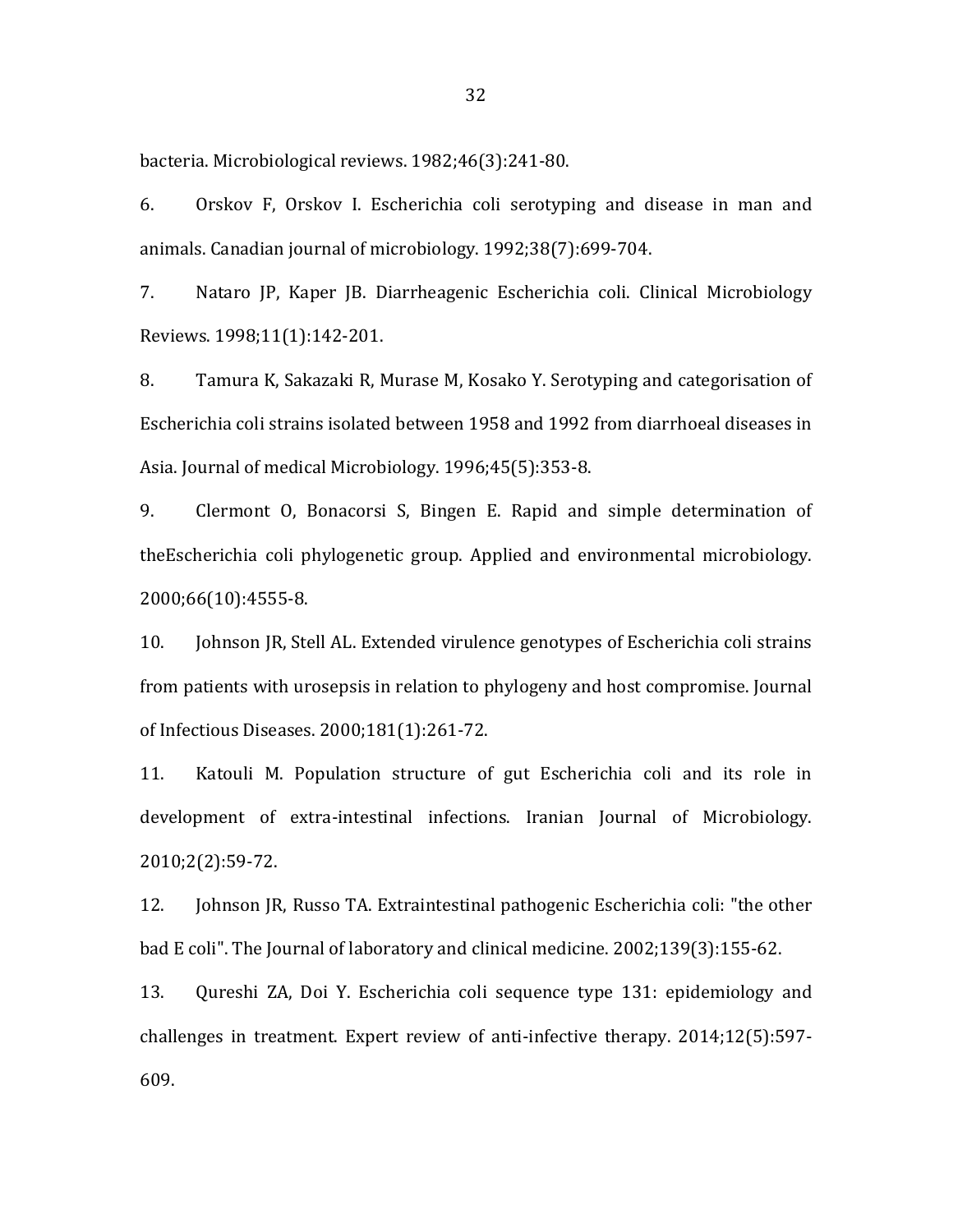14. Downing T. Tackling drug resistant infection outbreaks of global pandemic Escherichia coli ST131 using evolutionary and epidemiological genomics. Microorganisms. 2015;3(2):236-67.

15. Lautenbach E, Metlay JP, Mao X, Han X, Fishman NO, Bilker WB, et al. The prevalence of fluoroquinolone resistance mechanisms in colonizing Escherichia coli isolates recovered from hospitalized patients. Clinical infectious diseases : an official publication of the Infectious Diseases Society of America. 2010;51(3):280-5.

16. Webber MA, Piddock LJV. The importance of efflux pumps in bacterial antibiotic resistance. Journal of Antimicrobial Chemotherapy. 2003;51(1):9-11.

17. Singh R, Swick MC, Ledesma KR, Yang Z, Hu M, Zechiedrich L, et al. Temporal interplay between efflux pumps and target mutations in development of antibiotic resistance in Escherichia coli. Antimicrob Agents Chemother. 2012;56(4):1680-5.

18. Banerjee R, Johnston B, Lohse C, Chattopadhyay S, Tchesnokova V, Sokurenko EV, et al. The clonal distribution and diversity of extraintestinal Escherichia coli isolates vary according to patient characteristics. Antimicrob Agents Chemother. 2013;57(12):5912-7.

19. Doumith M, Day M, Ciesielczuk H, Hope R, Underwood A, Reynolds R, et al. Rapid Identification of Major Escherichia coli Sequence Types Causing Urinary Tract and Bloodstream Infections. Journal of Clinical Microbiology. 2015;53(1):160-6.

20. Johnson JR, Menard M, Johnston B, Kuskowski MA, Nichol K, Zhanel GG. Epidemic clonal groups of Escherichia coli as a cause of antimicrobial-resistant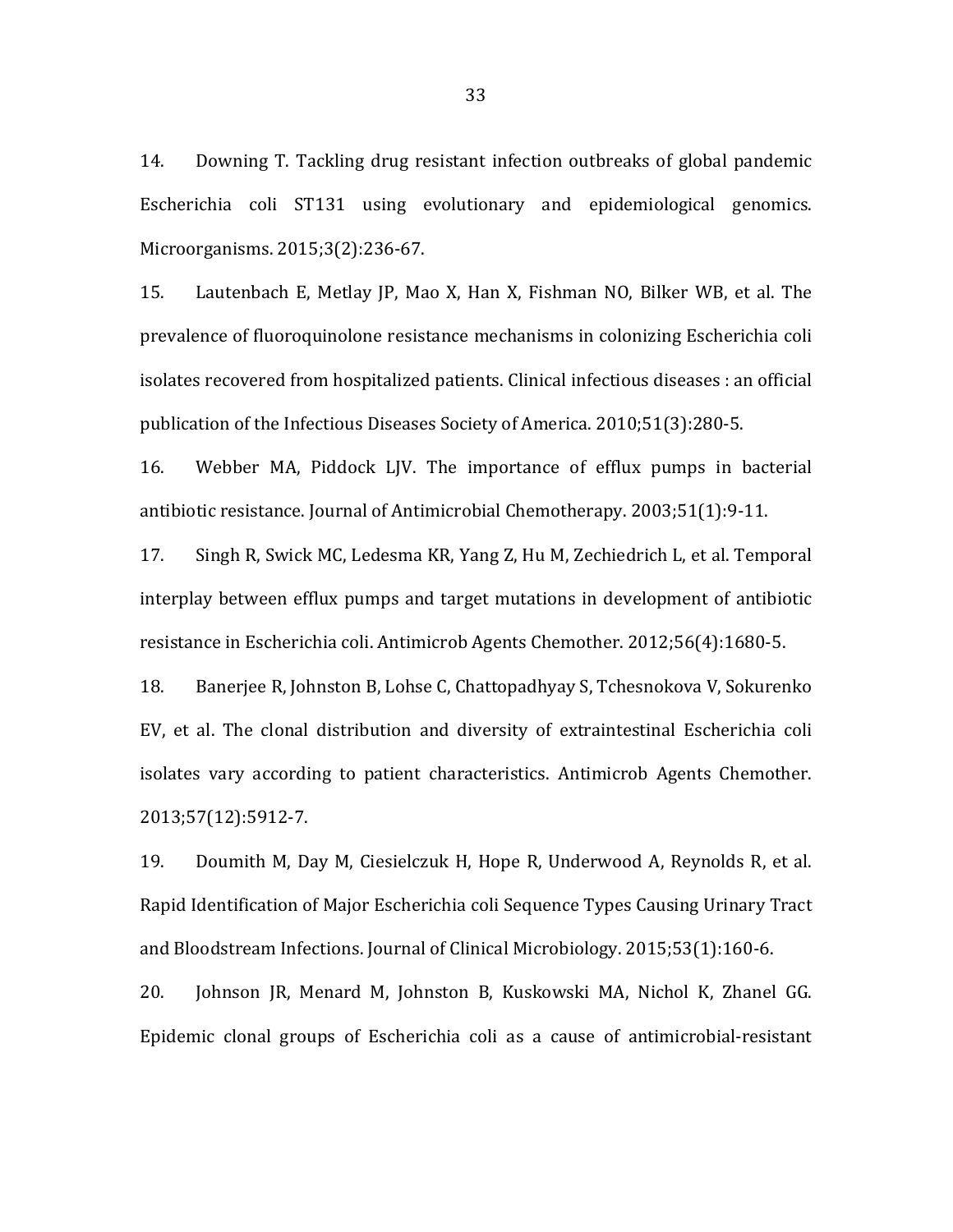urinary tract infections in Canada, 2002 to 2004. Antimicrob Agents Chemother. 2009;53(7):2733-9.

21. Jones GL, Warren RE, Skidmore SJ, Davies VA, Gibreel T, Upton M. Prevalence and distribution of plasmid-mediated quinolone resistance genes in clinical isolates of Escherichia coli lacking extended-spectrum beta-lactamases. The Journal of antimicrobial chemotherapy.  $2008;62(6):1245-51$ .

22. Paterson DL, Bonomo RA. Extended-Spectrum β-Lactamases: a Clinical Update. Clinical Microbiology Reviews. 2005;18(4):657-86.

23. Bonnet R. Growing Group of Extended-Spectrum  $\beta$ -Lactamases: the CTX-M Enzymes. Antimicrobial Agents and Chemotherapy. 2004;48(1):1-14.

24. Hayakawa K, Gattu S, Marchaim D, Bhargava A, Palla M, Alshabani K, et al. Epidemiology and Risk Factors for Isolation of Escherichia coli Producing CTX-M-Type Extended-Spectrum β-Lactamase in a Large U.S. Medical Center. Antimicrobial Agents and Chemotherapy. 2013;57(8):4010-8.

25. Johnson JR, Johnston B, Clabots C, Kuskowski MA, Castanheira M. Escherichia coli sequence type ST131 as the major cause of serious multidrug-resistant E. coli infections in the United States. Clinical infectious diseases : an official publication of the Infectious Diseases Society of America. 2010;51(3):286-94.

26. Gibreel TM, Dodgson AR, Cheesbrough J, Bolton FJ, Fox AJ, Upton M. High metabolic potential may contribute to the success of ST131 uropathogenic Escherichia coli. J Clin Microbiol. 2012;50(10):3202-7.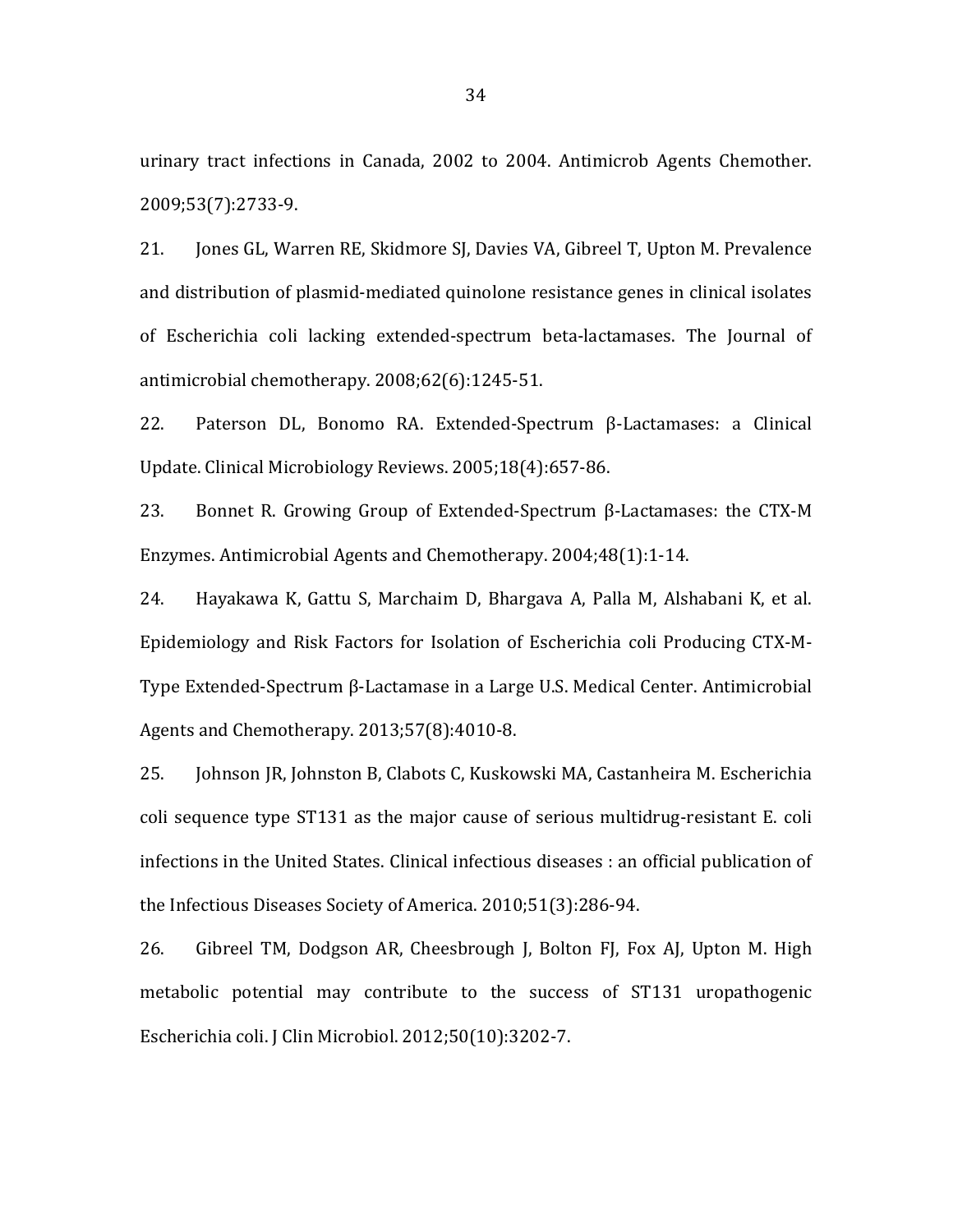27. Lautenbach E. Editorial Commentary: Flying Under the Radar: The Stealth Pandemic of Escherichia coli Sequence Type 131. Clinical Infectious Diseases. 2013;57(9):1266-9.

28. Kudinha T, Johnson JR, Andrew SD, Kong F, Anderson P, Gilbert GL. Distribution of phylogenetic groups, sequence type ST131, and virulence-associated traits among Escherichia coli isolates from men with pyelonephritis or cystitis and healthy controls. Clinical Microbiology and Infection. 2013;19(4):E173-E80.

29. Lopez-Cerero L, Navarro MD, Bellido M, Martin-Pena A, Vinas L, Cisneros JM, et al. Escherichia coli belonging to the worldwide emerging epidemic clonal group O25b/ST131: risk factors and clinical implications. The Journal of antimicrobial chemotherapy. 2014;69(3):809-14.

30. Wu YH, Cheng MF, Lai CH, Lin HH, Hung CH, Wang JL. The role of Sequence Type (ST) 131 in adult community-onset non-ESBL-producing Escherichia coli bacteraemia. BMC Infect Dis. 2014;14.

31. Banerjee R, Johnston B, Lohse C, Porter SB, Clabots C, Johnson JR. Escherichia coli sequence type 131 is a dominant, antimicrobial-resistant clonal group associated with healthcare and elderly hosts. Infection control and hospital epidemiology. 2013;34(4):361-9.

32. Johnson JR, Johnston B, Clabots C, Kuskowski MA, Castanheira M. Escherichia coli Sequence Type ST131 as the Major Cause of Serious Multidrug-Resistant E. coli Infections in the United States. Clinical Infectious Diseases. 2010;51(3):286-94.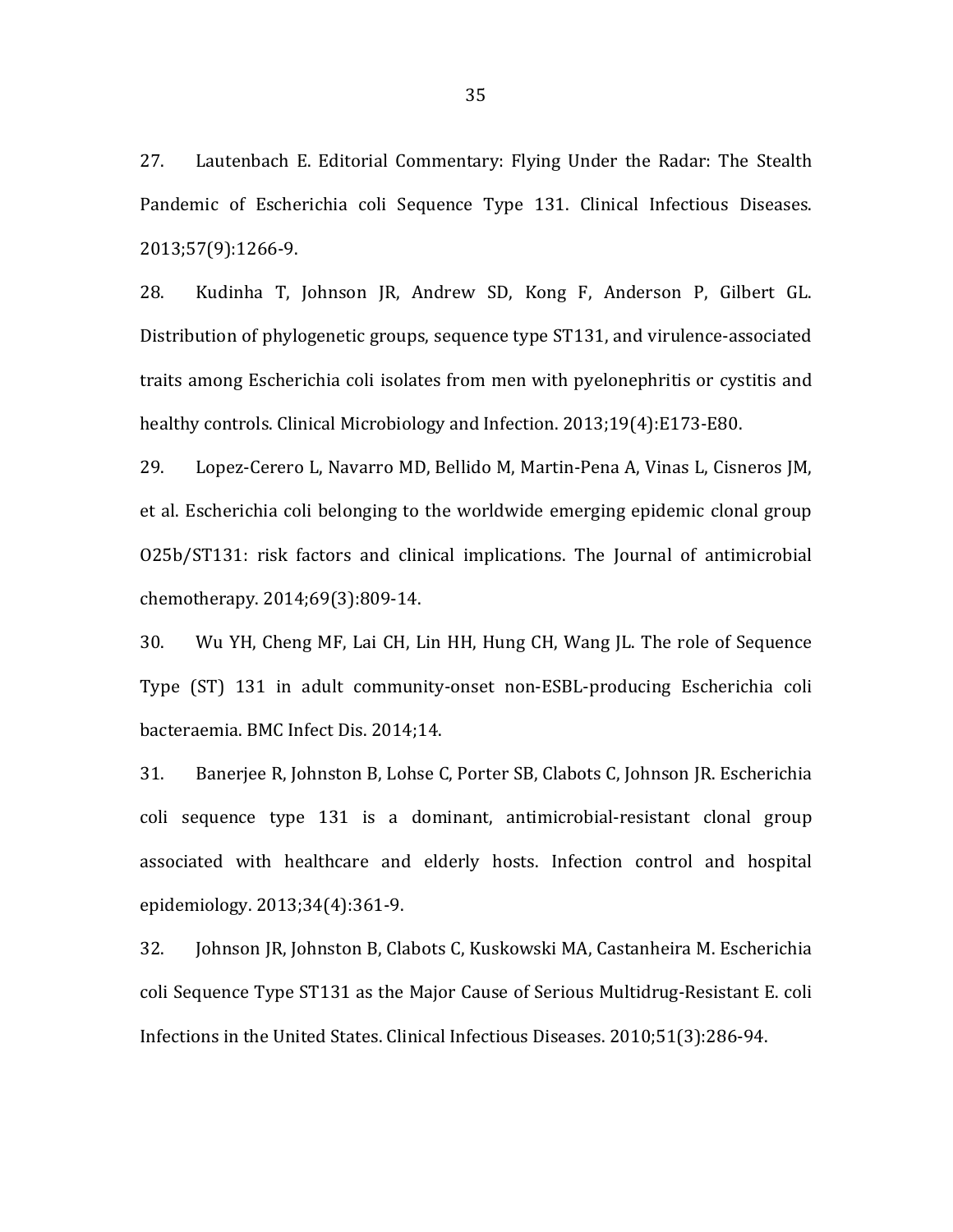33. Clermont O, Dhanji H, Upton M, Gibreel T, Fox A, Boyd D, et al. Rapid detection of the O25b-ST131 clone of Escherichia coli encompassing the CTX-M-15producing strains. Journal of Antimicrobial Chemotherapy. 2009;64(2):274-7.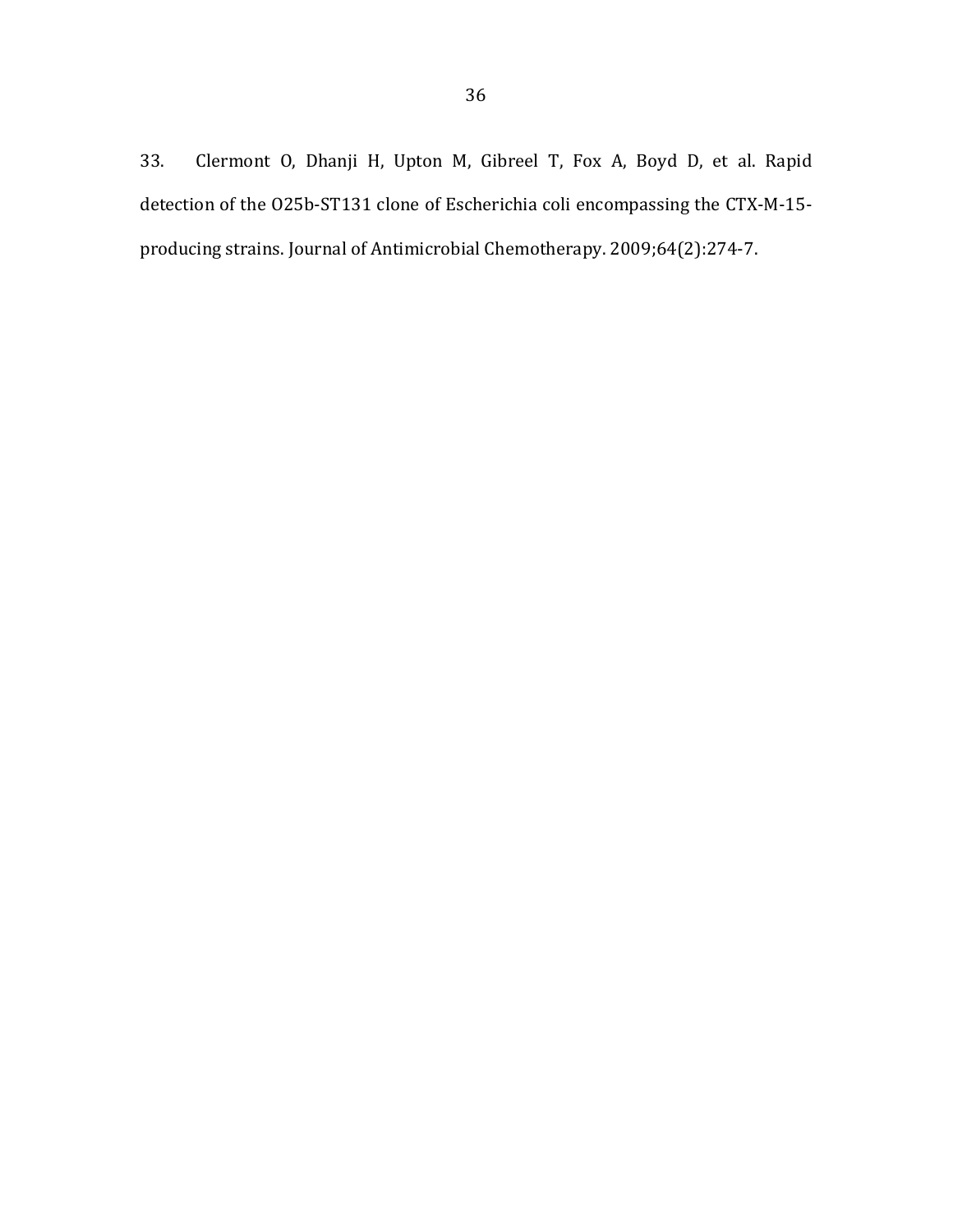#### **ABSTRACT**

# **HIGH PREVALENCE OF ST131 AMONG EXTENDED SPECTRUM B-LACTAMASE PRODUCING E. COLI AMONG INPATIENTS IN THE METROPOLITAN DETROIT AREA**

by

#### **PANSY AWSTHY**

#### **August 2015**

Advisor: Dr. Emily T. Martin

**Major: Pharmaceutical Sciences** 

### **Degree:** Master of Science

Objectives: *E.coli*  ST131 multi-locus sequence type (MLST) has been associated with extended spectrum  $\beta$ -lactamase (ESBL) production, conferring antimicrobial resistance, with increased virulence and with healthcare-associated infection. The high prevalence of multidrug antimicrobial resistance in ESBLproducing ST131 *E.coli* infections creates unique challenges in the studying patient outcomes and analysis are required to study ST131 *E.coli* amongst a large population of ESBL-producers. Our objective was to determine the prevalence of ST131-type *E. coli* among previously characterized ESBL-producing isolates obtained from the metropolitan Detroit area and to conduct an epidemiologic analysis of risk factors and illness severity.

Methods: 377 ESBL-*E.coli* isolates were obtained from a previously conducted retrospective study of sequential clinical isolates obtained from the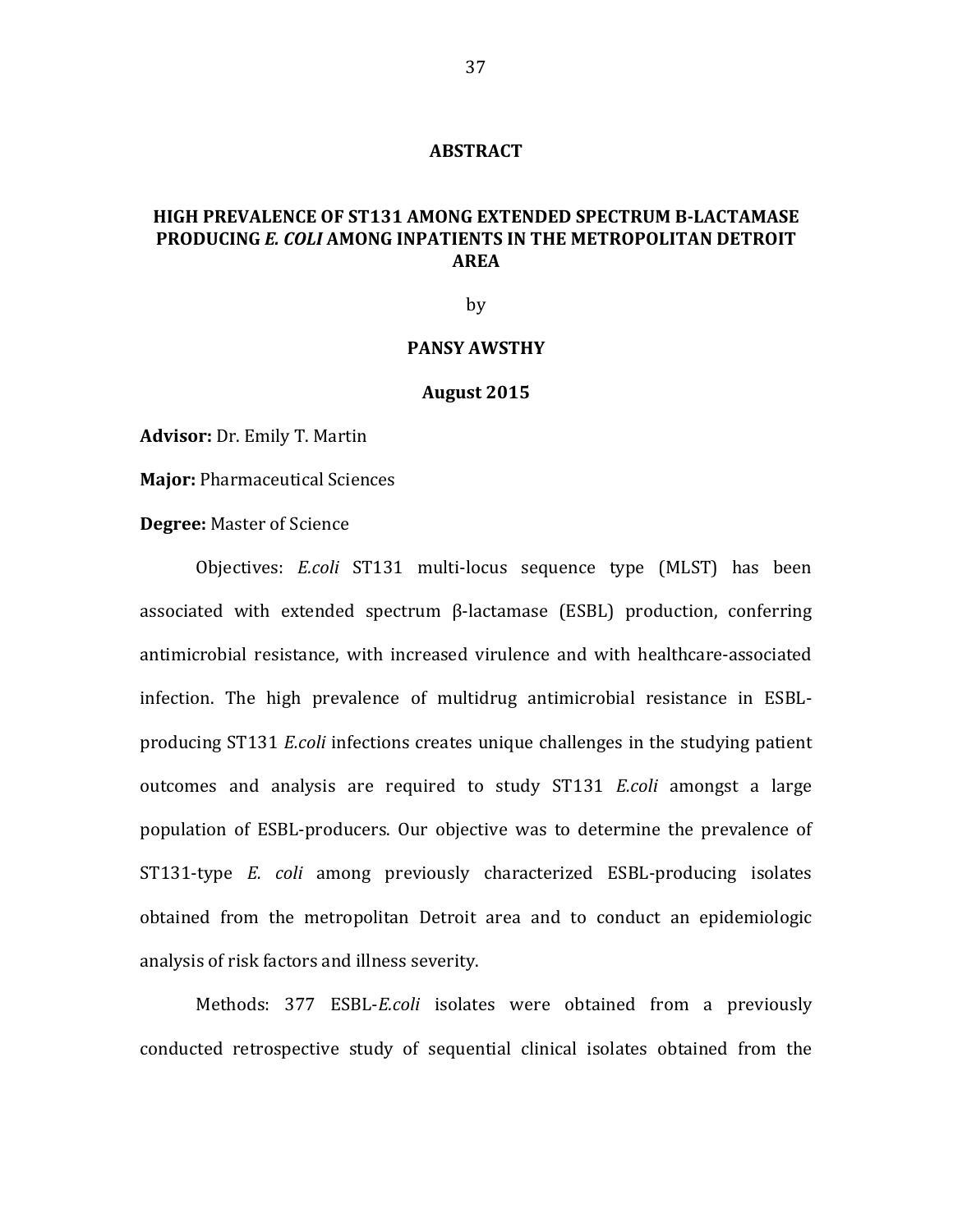Detroit Medical Center health care system from February 2010 through July 2011. Isolate DNA was extracted and tested for ST131 characterization using a two-target multiplex PCR amplification (*trpA* and *pabB*). Patient demographics, medical history, clinical course, and illness severity were collected retrospectively from medical records, and *E. coli* susceptibility was obtained from the clinical laboratory. Predictors and outcomes of infection due to ST131 ESBL *E. coli* were compared to non-ST131 ESBL *E. coli*.

Results:  $81.9\%$  (n=309) of 377 tested isolates were positive for the ST131specific pabB allele. Patients with ST131 versus non-ST131 EBSL *E.coli* were comparable with respect to age, race, and intensive care unit admission.  $76.7\%$  $(n=283)$  of the ST131 isolates had CTX-M-15 and 13.8%  $(n=51)$  had CTX-M-14 present. However, the presence of CTX-M was not limited to the ST131 group, 63.3%  $(n = 38)$  of non-ST131 isolates had CTX-M-15 and 16.7  $(n=10)$  had CTX-M-14 present.

Conclusion: we found out the high prevalence of ST131 among patients with *E.coli* infections. However, we detect no significant clinical difference between the infections caused by ST131 *E.coli* and non-ST131 *E.coli*.